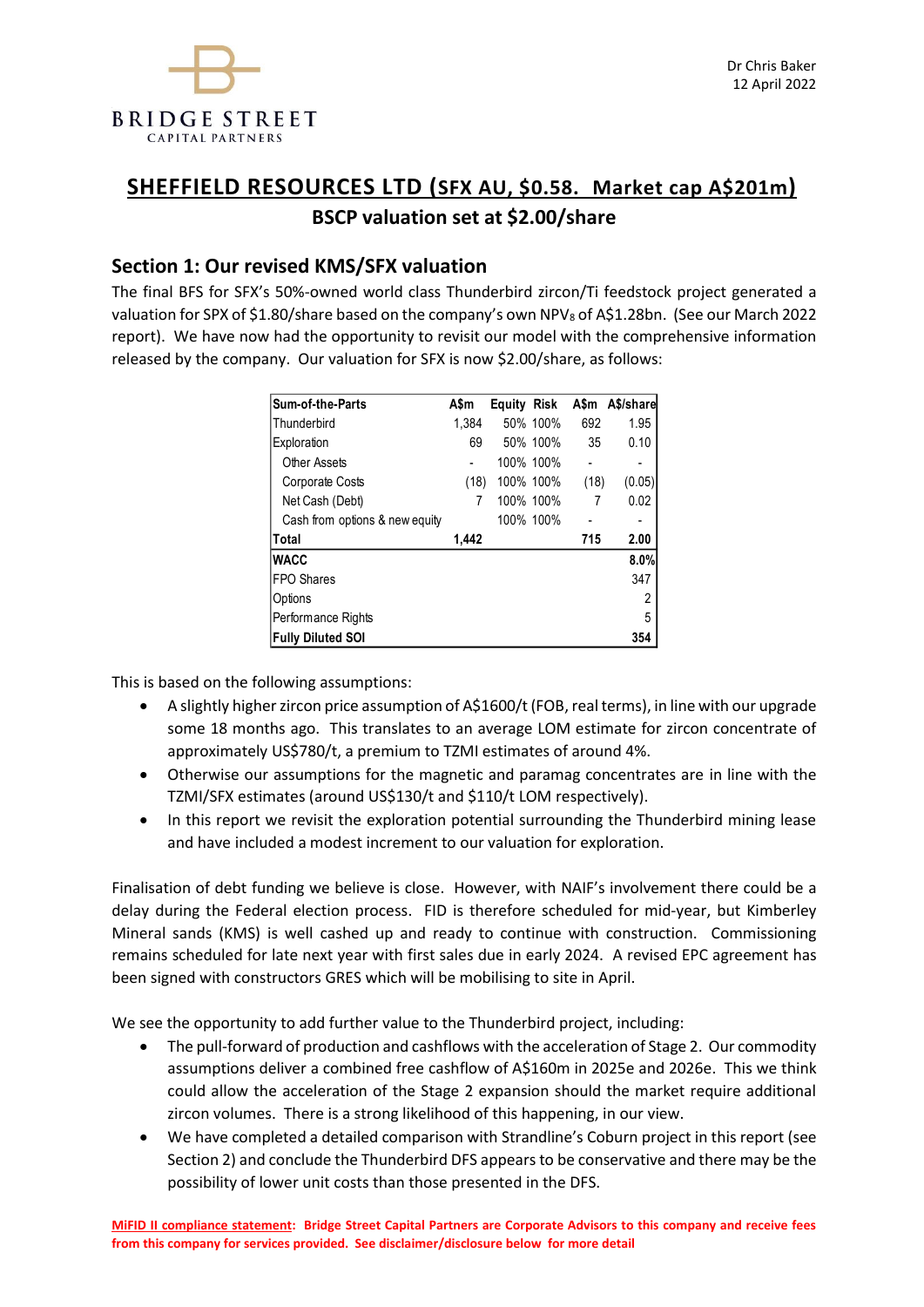



# **BRIDGE STREET CAPITAL PARTNERS**

| Profit & Loss                           |      | Units Jun-24e Jun-25e Jun-26e Jun-27e Jul-28e |       |                          |                          |                |                                |        |                                         |             |       |           |
|-----------------------------------------|------|-----------------------------------------------|-------|--------------------------|--------------------------|----------------|--------------------------------|--------|-----------------------------------------|-------------|-------|-----------|
| Revenue (Net of royalties)              | A\$m | 91                                            | 323   | 356                      | 341                      | 441            | <b>Production Summary</b>      |        | Jun-24e Jun-25e Jun-26e Jun-27e Jul-28e |             |       |           |
| Expenses                                | A\$m | (64)                                          | (156) | (167)                    | (168)                    | (202)          | Ore Mined (mt)                 | 3.6    | 10.6                                    | 11.5        | 11.7  | 17.9      |
| <b>EBITDA</b>                           | A\$m | 26                                            | 167   | 190                      | 173                      | 239            | Waste Mined (mt)               | 3.9    | 9.2                                     | 9.2         | 9.2   | 9.1       |
| D&A                                     | A\$m | (25)                                          | (45)  | (37)                     | (36)                     | (44)           | Strip Ratio (w.o)              | 1.1    | 0.9                                     | 0.8         | 0.8   | 0.5       |
| <b>EBIT</b>                             | A\$m | 1                                             | 122   | 153                      | 138                      | 195            |                                |        |                                         |             |       |           |
| <b>Financing Costs</b>                  | A\$m | (21)                                          | (25)  | (20)                     | (25)                     | (25)           | Production                     |        | Jun-24e Jun-25e Jun-26e Jun-27e Jul-28e |             |       |           |
| Tax                                     | A\$m | (0)                                           | (37)  | (46)                     | (41)                     | (59)           | Non-mag Concentrate (kt)       | 55     | 179                                     | 209         | 213   | 297       |
| <b>NPAT</b>                             | A\$m | (20)                                          | 61    | 87                       | 71                       | 112            | Mag Con (kt)                   | 211    | 654                                     | 747         | 759   | 1,058     |
|                                         |      |                                               |       |                          |                          |                | Paramagnetic Concentrate (kt)  | 23     | 77                                      | 90          | 91    | 127       |
| Cashflow                                |      | Units Jun-24e Jun-25e Jun-26e Jun-27e Jul-28e |       |                          |                          |                |                                |        |                                         |             |       |           |
| Cash From Operations                    | A\$m | 26                                            | 167   | 190                      | 173                      | 239            | <b>Sales By Product</b>        |        | Jun-24e Jun-25e Jun-26e Jun-27e         |             |       | Jul-28e   |
| Interest                                | A\$m | (21)                                          | (25)  | (20)                     | (25)                     | (25)           | Non-mag Concentrate (kt)       | 62     | 212                                     | 231         | 215   | 293       |
| Tax                                     | A\$m | (0)                                           | (37)  | (46)                     | (41)                     | (59)           | Mag Con (kt)                   | 34     | 119                                     | 133         | 133   | 157       |
| <b>Working Capital</b>                  | A\$m | (5)                                           | (13)  | (3)                      | 7                        | (16)           | Paramagnetic Concentrate (kt)  | 4      | 12                                      | 13          | 13    | 18        |
| <b>Net Cash From Operations</b>         | A\$m | (1)                                           | 93    | 120                      | 113                      | 140            | <b>Gross Revenue</b>           | 99     | 342                                     | 377         | 361   | 467       |
| Capex                                   | A\$m | (121)                                         | (18)  | (35)                     | (147)                    | (83)           | Royalties                      | (9)    | (19)                                    | (21)        | (20)  | (26)      |
| Exploration                             | A\$m | ÷,                                            |       | ä,                       | ä,                       | L,             | <b>Net Revenue</b>             | 91     | 323                                     | 356         | 341   | 441       |
| Acquisitions / Investments              | A\$m | ÷,                                            | ٠     | $\overline{\phantom{a}}$ | $\overline{\phantom{a}}$ | $\blacksquare$ | Zircon as a % of revenue       | 69%    | 65%                                     | 65%         | 63%   | 66%       |
| <b>Free Cash Flow</b>                   | A\$m | (121)                                         | 75    | 85                       | (34)                     | 57             |                                |        |                                         |             |       |           |
| Borrowings                              | A\$m | 137                                           | (36)  | (70)                     | 213                      | (81)           | <b>Cost Assumptions</b>        |        | Jun-24e Jun-25e Jun-26e Jun-27e Jul-28e |             |       |           |
| Equity                                  | A\$m | L.                                            |       | L.                       | ÷                        | L.             | Mining (A\$/t ore)             | 6.0    | 5.0                                     | 4.9         | 4.9   | 3.9       |
| <b>Dividend</b>                         | A\$m | $\omega$                                      | (18)  | $\omega$                 | $\blacksquare$           | (166)          | Processing (A\$/t ore)         | 5.1    | 3.5                                     | 3.2         | 3.2   | 2.9       |
| Net Increase / (Decrease) in Cash       | A\$m | 16                                            | 20    | 15                       | 179                      | (191)          | Outbound logistics (A\$/t ore) | 3.3    | 3.9                                     | 4.3         | 4.2   | 3.1       |
|                                         |      |                                               |       |                          |                          |                | Site G&A (A\$/t ore)           | 3.4    | 2.3                                     | 2.1         | 2.1   | 1.4       |
| <b>Balance Sheet</b>                    |      | Units Jun-24e Jun-25e Jun-26e Jun-27e Jul-28e |       |                          |                          |                | Total (A\$/t ore)              | 17.9   | 14.7                                    | 14.5        | 14.4  | 11.3      |
| Cash                                    | A\$m | 44                                            | 65    | 80                       | 259                      | 69             |                                |        |                                         |             |       |           |
| Receivables                             | A\$m | $\overline{7}$                                | 27    | 29                       | 28                       | 36             | <b>Operating Metrics (%)</b>   |        | Jun-24e Jun-25e Jun-26e Jun-27e Jul-28e |             |       |           |
| Inventory                               | A\$m | 5                                             | 16    | 18                       | 17                       | 22             | <b>EBITDA Margin</b>           | 29%    | 52%                                     | 53%         | 51%   | 54%       |
| PP&E                                    | A\$m | 362                                           | 335   | 333                      | 444                      | 482            | <b>EBIT Margin</b>             | 1%     | 38%                                     | 43%         | 40%   | 44%       |
| Other                                   | A\$m | $\overline{\phantom{a}}$                      | ÷.    | $\blacksquare$           | $\blacksquare$           | ÷.             | Revenue/Opex                   | 1.4    | 2.1                                     | 2.1         | 2.0   | 2.2       |
| <b>Assets</b>                           | A\$m | 418                                           | 442   | 460                      | 749                      | 609            | Net Profit Margin              | $-22%$ | 19%                                     | 24%         | 21%   | 25%       |
| Creditors                               | A\$m | $\overline{7}$                                | 27    | 29                       | 28                       | 36             | Revenue/costs                  | 1.4    | 2.1                                     | 2.1         | 2.0   | 2.2       |
| Borrowings                              | A\$m | 290                                           | 254   | 184                      | 397                      | 316            | Return on Assets               | $-5%$  | 14%                                     | 19%         | 9%    | 18%       |
| Other                                   | A\$m | ÷,                                            | ÷     | $\overline{\phantom{a}}$ | ÷.                       | $\blacksquare$ | Return on Equity               | $-17%$ | 38%                                     | 35%         | 22%   | 43%       |
| Liabilities                             | A\$m | 298                                           | 281   | 213                      | 425                      | 352            | Effective Tax Rate             | $-2%$  | 38%                                     | 35%         | 37%   | 34%       |
| <b>Net Assets</b>                       | A\$m | 120                                           | 162   | 247                      | 323                      | 257            |                                |        |                                         |             |       |           |
|                                         |      |                                               |       |                          |                          |                | Valuation                      | A\$m   | Equity                                  | <b>Risk</b> | A\$m  | A\$/share |
| <b>Liquidity &amp; Leverage</b>         |      | Units Jun-24e Jun-25e Jun-26e Jun-27e Jul-28e |       |                          |                          |                | Thunderbird                    | 1,383  | 100%                                    | 100%        | 1,383 | n/a       |
| Borrowings                              | A\$m | 290                                           | 254   | 184                      | 397                      | 316            | Other Assets                   | ä,     | 100%                                    | 100%        |       | n/a       |
| Net Debt / (Cash)                       | A\$m | 246                                           | 189   | 104                      | 138                      | 247            | Corporate Costs                |        | 100%                                    | 100%        |       | n/a       |
| Gearing: Net Debt / (Net Debt + Equity) | $\%$ | 67%                                           | 54%   | 30%                      | 30%                      | 49%            | Net Cash (Debt)                |        | 100%                                    | 100%        |       | n/a       |

#### +61 (0) 2 9002 5414 info@bridgestreetcapital.com.au LEVEL 14, 234 GEORGE STREET SYDNEY NSW 2000 **BRIDGESTREETCAPITAL.COM.AU**

## **FINANCIAL SUMMARY Kimberley Mineral Sands Pty Ltd (SFX 50%)**

|      |                                                                                      |                                                                                                                           |                                                                                                                                                                         |                                                                      |                                                                                                       | <b>Key Assumptions</b>                                                                                                                                                                                                                                                                                                                                                                                                                                                                                                                                                                                                         |                                                                                                                                                                                                                                                                                                                          |                                                                     |                                                                                                     |                                                                     | Jul-28e                                                                                                                                                                                                                                                                              |
|------|--------------------------------------------------------------------------------------|---------------------------------------------------------------------------------------------------------------------------|-------------------------------------------------------------------------------------------------------------------------------------------------------------------------|----------------------------------------------------------------------|-------------------------------------------------------------------------------------------------------|--------------------------------------------------------------------------------------------------------------------------------------------------------------------------------------------------------------------------------------------------------------------------------------------------------------------------------------------------------------------------------------------------------------------------------------------------------------------------------------------------------------------------------------------------------------------------------------------------------------------------------|--------------------------------------------------------------------------------------------------------------------------------------------------------------------------------------------------------------------------------------------------------------------------------------------------------------------------|---------------------------------------------------------------------|-----------------------------------------------------------------------------------------------------|---------------------------------------------------------------------|--------------------------------------------------------------------------------------------------------------------------------------------------------------------------------------------------------------------------------------------------------------------------------------|
|      |                                                                                      |                                                                                                                           |                                                                                                                                                                         |                                                                      |                                                                                                       | Non-mag Concentrate (US\$/t)                                                                                                                                                                                                                                                                                                                                                                                                                                                                                                                                                                                                   | 852                                                                                                                                                                                                                                                                                                                      | 887                                                                 | 828                                                                                                 | 759                                                                 | 739                                                                                                                                                                                                                                                                                  |
|      |                                                                                      |                                                                                                                           |                                                                                                                                                                         |                                                                      |                                                                                                       |                                                                                                                                                                                                                                                                                                                                                                                                                                                                                                                                                                                                                                | 119                                                                                                                                                                                                                                                                                                                      | 137                                                                 | 133                                                                                                 | 131                                                                 | 111                                                                                                                                                                                                                                                                                  |
|      |                                                                                      |                                                                                                                           |                                                                                                                                                                         |                                                                      |                                                                                                       |                                                                                                                                                                                                                                                                                                                                                                                                                                                                                                                                                                                                                                | 115                                                                                                                                                                                                                                                                                                                      | 117                                                                 |                                                                                                     |                                                                     | 104                                                                                                                                                                                                                                                                                  |
|      |                                                                                      |                                                                                                                           |                                                                                                                                                                         |                                                                      |                                                                                                       | <b>AUDUSD</b>                                                                                                                                                                                                                                                                                                                                                                                                                                                                                                                                                                                                                  | 0.75                                                                                                                                                                                                                                                                                                                     | 0.75                                                                | 0.75                                                                                                | 0.75                                                                | 0.75                                                                                                                                                                                                                                                                                 |
| A\$m | 91                                                                                   |                                                                                                                           |                                                                                                                                                                         |                                                                      | 441                                                                                                   |                                                                                                                                                                                                                                                                                                                                                                                                                                                                                                                                                                                                                                |                                                                                                                                                                                                                                                                                                                          |                                                                     |                                                                                                     |                                                                     |                                                                                                                                                                                                                                                                                      |
| A\$m |                                                                                      | (156)                                                                                                                     | (167)                                                                                                                                                                   | (168)                                                                |                                                                                                       |                                                                                                                                                                                                                                                                                                                                                                                                                                                                                                                                                                                                                                | 3.6                                                                                                                                                                                                                                                                                                                      | 10.6                                                                | 11.5                                                                                                | 11.7                                                                | 17.9                                                                                                                                                                                                                                                                                 |
| A\$m | 26                                                                                   | 167                                                                                                                       | 190                                                                                                                                                                     | 173                                                                  | 239                                                                                                   |                                                                                                                                                                                                                                                                                                                                                                                                                                                                                                                                                                                                                                | 3.9                                                                                                                                                                                                                                                                                                                      | 9.2                                                                 | 9.2                                                                                                 | 9.2                                                                 | 9.1                                                                                                                                                                                                                                                                                  |
| A\$m | (25)                                                                                 | (45)                                                                                                                      | (37)                                                                                                                                                                    | (36)                                                                 |                                                                                                       | Strip Ratio (w.o)                                                                                                                                                                                                                                                                                                                                                                                                                                                                                                                                                                                                              | 1.1                                                                                                                                                                                                                                                                                                                      | 0.9                                                                 | 0.8                                                                                                 | 0.8                                                                 | 0.5                                                                                                                                                                                                                                                                                  |
| A\$m | $\mathbf{1}$                                                                         | 122                                                                                                                       | 153                                                                                                                                                                     | 138                                                                  | 195                                                                                                   |                                                                                                                                                                                                                                                                                                                                                                                                                                                                                                                                                                                                                                |                                                                                                                                                                                                                                                                                                                          |                                                                     |                                                                                                     |                                                                     |                                                                                                                                                                                                                                                                                      |
| A\$m | (21)                                                                                 | (25)                                                                                                                      | (20)                                                                                                                                                                    | (25)                                                                 | (25)                                                                                                  | Production                                                                                                                                                                                                                                                                                                                                                                                                                                                                                                                                                                                                                     |                                                                                                                                                                                                                                                                                                                          |                                                                     |                                                                                                     |                                                                     |                                                                                                                                                                                                                                                                                      |
| A\$m | (0)                                                                                  | (37)                                                                                                                      | (46)                                                                                                                                                                    | (41)                                                                 | (59)                                                                                                  | Non-mag Concentrate (kt)                                                                                                                                                                                                                                                                                                                                                                                                                                                                                                                                                                                                       | 55                                                                                                                                                                                                                                                                                                                       | 179                                                                 | 209                                                                                                 | 213                                                                 | 297                                                                                                                                                                                                                                                                                  |
| A\$m | (20)                                                                                 | 61                                                                                                                        | 87                                                                                                                                                                      | 71                                                                   | 112                                                                                                   | Mag Con (kt)                                                                                                                                                                                                                                                                                                                                                                                                                                                                                                                                                                                                                   | 211                                                                                                                                                                                                                                                                                                                      | 654                                                                 | 747                                                                                                 | 759                                                                 | 1,058                                                                                                                                                                                                                                                                                |
|      |                                                                                      |                                                                                                                           |                                                                                                                                                                         |                                                                      |                                                                                                       | Paramagnetic Concentrate (kt)                                                                                                                                                                                                                                                                                                                                                                                                                                                                                                                                                                                                  | 23                                                                                                                                                                                                                                                                                                                       | 77                                                                  | 90                                                                                                  | 91                                                                  | 127                                                                                                                                                                                                                                                                                  |
|      |                                                                                      |                                                                                                                           |                                                                                                                                                                         |                                                                      |                                                                                                       |                                                                                                                                                                                                                                                                                                                                                                                                                                                                                                                                                                                                                                |                                                                                                                                                                                                                                                                                                                          |                                                                     |                                                                                                     |                                                                     |                                                                                                                                                                                                                                                                                      |
| A\$m | 26                                                                                   | 167                                                                                                                       | 190                                                                                                                                                                     | 173                                                                  | 239                                                                                                   | <b>Sales By Product</b>                                                                                                                                                                                                                                                                                                                                                                                                                                                                                                                                                                                                        | Jun-24e                                                                                                                                                                                                                                                                                                                  |                                                                     |                                                                                                     |                                                                     | Jul-28e                                                                                                                                                                                                                                                                              |
| A\$m | (21)                                                                                 | (25)                                                                                                                      | (20)                                                                                                                                                                    | (25)                                                                 | (25)                                                                                                  | Non-mag Concentrate (kt)                                                                                                                                                                                                                                                                                                                                                                                                                                                                                                                                                                                                       | 62                                                                                                                                                                                                                                                                                                                       | 212                                                                 | 231                                                                                                 | 215                                                                 | 293                                                                                                                                                                                                                                                                                  |
| A\$m | (0)                                                                                  | (37)                                                                                                                      | (46)                                                                                                                                                                    | (41)                                                                 | (59)                                                                                                  | Mag Con (kt)                                                                                                                                                                                                                                                                                                                                                                                                                                                                                                                                                                                                                   | 34                                                                                                                                                                                                                                                                                                                       | 119                                                                 | 133                                                                                                 | 133                                                                 | 157                                                                                                                                                                                                                                                                                  |
| A\$m | (5)                                                                                  | (13)                                                                                                                      | (3)                                                                                                                                                                     | 7                                                                    | (16)                                                                                                  | Paramagnetic Concentrate (kt)                                                                                                                                                                                                                                                                                                                                                                                                                                                                                                                                                                                                  | 4                                                                                                                                                                                                                                                                                                                        | 12                                                                  | 13                                                                                                  | 13                                                                  | 18                                                                                                                                                                                                                                                                                   |
| A\$m | (1)                                                                                  | 93                                                                                                                        | 120                                                                                                                                                                     | 113                                                                  | 140                                                                                                   | <b>Gross Revenue</b>                                                                                                                                                                                                                                                                                                                                                                                                                                                                                                                                                                                                           | 99                                                                                                                                                                                                                                                                                                                       | 342                                                                 | 377                                                                                                 | 361                                                                 | 467                                                                                                                                                                                                                                                                                  |
| A\$m | (121)                                                                                | (18)                                                                                                                      | (35)                                                                                                                                                                    | (147)                                                                | (83)                                                                                                  | Royalties                                                                                                                                                                                                                                                                                                                                                                                                                                                                                                                                                                                                                      | (9)                                                                                                                                                                                                                                                                                                                      | (19)                                                                | (21)                                                                                                | (20)                                                                | (26)                                                                                                                                                                                                                                                                                 |
| A\$m | ÷.                                                                                   | ÷.                                                                                                                        | ÷.                                                                                                                                                                      | $\blacksquare$                                                       | $\omega$                                                                                              | <b>Net Revenue</b>                                                                                                                                                                                                                                                                                                                                                                                                                                                                                                                                                                                                             | 91                                                                                                                                                                                                                                                                                                                       | 323                                                                 | 356                                                                                                 | 341                                                                 | 441                                                                                                                                                                                                                                                                                  |
| A\$m | ÷.                                                                                   |                                                                                                                           |                                                                                                                                                                         | $\sim$                                                               | $\sim$                                                                                                | Zircon as a % of revenue                                                                                                                                                                                                                                                                                                                                                                                                                                                                                                                                                                                                       | 69%                                                                                                                                                                                                                                                                                                                      |                                                                     | 65%                                                                                                 | 63%                                                                 | 66%                                                                                                                                                                                                                                                                                  |
| A\$m | (121)                                                                                | 75                                                                                                                        | 85                                                                                                                                                                      | (34)                                                                 | 57                                                                                                    |                                                                                                                                                                                                                                                                                                                                                                                                                                                                                                                                                                                                                                |                                                                                                                                                                                                                                                                                                                          |                                                                     |                                                                                                     |                                                                     |                                                                                                                                                                                                                                                                                      |
| A\$m | 137                                                                                  | (36)                                                                                                                      | (70)                                                                                                                                                                    | 213                                                                  | (81)                                                                                                  | <b>Cost Assumptions</b>                                                                                                                                                                                                                                                                                                                                                                                                                                                                                                                                                                                                        |                                                                                                                                                                                                                                                                                                                          |                                                                     |                                                                                                     |                                                                     | Jul-28e                                                                                                                                                                                                                                                                              |
| A\$m | ä,                                                                                   |                                                                                                                           |                                                                                                                                                                         | $\blacksquare$                                                       | ÷.                                                                                                    | Mining (A\$/t ore)                                                                                                                                                                                                                                                                                                                                                                                                                                                                                                                                                                                                             | 6.0                                                                                                                                                                                                                                                                                                                      | 5.0                                                                 | 4.9                                                                                                 | 4.9                                                                 | 3.9                                                                                                                                                                                                                                                                                  |
| A\$m |                                                                                      |                                                                                                                           |                                                                                                                                                                         |                                                                      |                                                                                                       | Processing (A\$/t ore)                                                                                                                                                                                                                                                                                                                                                                                                                                                                                                                                                                                                         | 5.1                                                                                                                                                                                                                                                                                                                      | 3.5                                                                 | 3.2                                                                                                 | 3.2                                                                 | 2.9                                                                                                                                                                                                                                                                                  |
| A\$m | 16                                                                                   | 20                                                                                                                        | 15                                                                                                                                                                      | 179                                                                  | (191)                                                                                                 | Outbound logistics (A\$/t ore)                                                                                                                                                                                                                                                                                                                                                                                                                                                                                                                                                                                                 | 3.3                                                                                                                                                                                                                                                                                                                      | 3.9                                                                 | 4.3                                                                                                 | 4.2                                                                 | 3.1                                                                                                                                                                                                                                                                                  |
|      |                                                                                      |                                                                                                                           |                                                                                                                                                                         |                                                                      |                                                                                                       | Site G&A (A\$/t ore)                                                                                                                                                                                                                                                                                                                                                                                                                                                                                                                                                                                                           | 3.4                                                                                                                                                                                                                                                                                                                      | 2.3                                                                 | 2.1                                                                                                 | 2.1                                                                 | 1.4                                                                                                                                                                                                                                                                                  |
|      |                                                                                      |                                                                                                                           |                                                                                                                                                                         |                                                                      |                                                                                                       | Total (A\$/t ore)                                                                                                                                                                                                                                                                                                                                                                                                                                                                                                                                                                                                              |                                                                                                                                                                                                                                                                                                                          |                                                                     |                                                                                                     | 14.4                                                                | 11.3                                                                                                                                                                                                                                                                                 |
|      |                                                                                      |                                                                                                                           |                                                                                                                                                                         |                                                                      |                                                                                                       |                                                                                                                                                                                                                                                                                                                                                                                                                                                                                                                                                                                                                                |                                                                                                                                                                                                                                                                                                                          |                                                                     |                                                                                                     |                                                                     |                                                                                                                                                                                                                                                                                      |
|      |                                                                                      |                                                                                                                           |                                                                                                                                                                         |                                                                      |                                                                                                       |                                                                                                                                                                                                                                                                                                                                                                                                                                                                                                                                                                                                                                |                                                                                                                                                                                                                                                                                                                          |                                                                     |                                                                                                     |                                                                     | Jul-28e                                                                                                                                                                                                                                                                              |
|      |                                                                                      |                                                                                                                           |                                                                                                                                                                         |                                                                      |                                                                                                       |                                                                                                                                                                                                                                                                                                                                                                                                                                                                                                                                                                                                                                |                                                                                                                                                                                                                                                                                                                          |                                                                     |                                                                                                     |                                                                     | 54%                                                                                                                                                                                                                                                                                  |
|      |                                                                                      |                                                                                                                           |                                                                                                                                                                         |                                                                      |                                                                                                       |                                                                                                                                                                                                                                                                                                                                                                                                                                                                                                                                                                                                                                |                                                                                                                                                                                                                                                                                                                          |                                                                     |                                                                                                     |                                                                     | 44%                                                                                                                                                                                                                                                                                  |
|      |                                                                                      |                                                                                                                           |                                                                                                                                                                         |                                                                      |                                                                                                       |                                                                                                                                                                                                                                                                                                                                                                                                                                                                                                                                                                                                                                |                                                                                                                                                                                                                                                                                                                          |                                                                     |                                                                                                     |                                                                     | 2.2                                                                                                                                                                                                                                                                                  |
|      |                                                                                      |                                                                                                                           |                                                                                                                                                                         |                                                                      |                                                                                                       |                                                                                                                                                                                                                                                                                                                                                                                                                                                                                                                                                                                                                                |                                                                                                                                                                                                                                                                                                                          |                                                                     |                                                                                                     |                                                                     | 25%                                                                                                                                                                                                                                                                                  |
|      |                                                                                      |                                                                                                                           |                                                                                                                                                                         |                                                                      |                                                                                                       |                                                                                                                                                                                                                                                                                                                                                                                                                                                                                                                                                                                                                                |                                                                                                                                                                                                                                                                                                                          |                                                                     |                                                                                                     |                                                                     | 2.2                                                                                                                                                                                                                                                                                  |
|      |                                                                                      |                                                                                                                           |                                                                                                                                                                         |                                                                      |                                                                                                       |                                                                                                                                                                                                                                                                                                                                                                                                                                                                                                                                                                                                                                |                                                                                                                                                                                                                                                                                                                          |                                                                     |                                                                                                     |                                                                     | 18%                                                                                                                                                                                                                                                                                  |
|      |                                                                                      |                                                                                                                           |                                                                                                                                                                         |                                                                      |                                                                                                       |                                                                                                                                                                                                                                                                                                                                                                                                                                                                                                                                                                                                                                |                                                                                                                                                                                                                                                                                                                          |                                                                     |                                                                                                     |                                                                     | 43%<br>34%                                                                                                                                                                                                                                                                           |
|      |                                                                                      |                                                                                                                           |                                                                                                                                                                         |                                                                      |                                                                                                       |                                                                                                                                                                                                                                                                                                                                                                                                                                                                                                                                                                                                                                |                                                                                                                                                                                                                                                                                                                          |                                                                     |                                                                                                     |                                                                     |                                                                                                                                                                                                                                                                                      |
|      |                                                                                      |                                                                                                                           |                                                                                                                                                                         |                                                                      |                                                                                                       | Valuation                                                                                                                                                                                                                                                                                                                                                                                                                                                                                                                                                                                                                      | A\$m                                                                                                                                                                                                                                                                                                                     | Equity                                                              | <b>Risk</b>                                                                                         | A\$m                                                                | A\$/share                                                                                                                                                                                                                                                                            |
|      |                                                                                      |                                                                                                                           |                                                                                                                                                                         |                                                                      |                                                                                                       | Thunderbird                                                                                                                                                                                                                                                                                                                                                                                                                                                                                                                                                                                                                    | 1,383                                                                                                                                                                                                                                                                                                                    |                                                                     | 100%                                                                                                | 1,383                                                               | n/a                                                                                                                                                                                                                                                                                  |
| A\$m | 290                                                                                  | 254                                                                                                                       | 184                                                                                                                                                                     | 397                                                                  | 316                                                                                                   | Other Assets                                                                                                                                                                                                                                                                                                                                                                                                                                                                                                                                                                                                                   | ٠                                                                                                                                                                                                                                                                                                                        |                                                                     | 100%                                                                                                |                                                                     | n/a                                                                                                                                                                                                                                                                                  |
| A\$m | 246                                                                                  | 189                                                                                                                       | 104                                                                                                                                                                     | 138                                                                  | 247                                                                                                   | Corporate Costs                                                                                                                                                                                                                                                                                                                                                                                                                                                                                                                                                                                                                | $\blacksquare$                                                                                                                                                                                                                                                                                                           |                                                                     | 100%                                                                                                |                                                                     | n/a                                                                                                                                                                                                                                                                                  |
| $\%$ | 67%                                                                                  | 54%                                                                                                                       | 30%                                                                                                                                                                     | 30%                                                                  | 49%                                                                                                   | Net Cash (Debt)                                                                                                                                                                                                                                                                                                                                                                                                                                                                                                                                                                                                                |                                                                                                                                                                                                                                                                                                                          |                                                                     | 100%                                                                                                |                                                                     | n/a                                                                                                                                                                                                                                                                                  |
| X    | 9.4x                                                                                 | 1.1x                                                                                                                      | 0.5x                                                                                                                                                                    | 0.8x                                                                 | 1.0x                                                                                                  | Total                                                                                                                                                                                                                                                                                                                                                                                                                                                                                                                                                                                                                          | 1,383                                                                                                                                                                                                                                                                                                                    |                                                                     |                                                                                                     | 1,383                                                               | n/a                                                                                                                                                                                                                                                                                  |
| χ    | 0.1x                                                                                 | 4.9x                                                                                                                      | 7.6x                                                                                                                                                                    | 5.4x                                                                 | 7.9x                                                                                                  | Discount rate                                                                                                                                                                                                                                                                                                                                                                                                                                                                                                                                                                                                                  |                                                                                                                                                                                                                                                                                                                          |                                                                     |                                                                                                     |                                                                     | 8.0%                                                                                                                                                                                                                                                                                 |
|      | A\$m<br>A\$m<br>A\$m<br>A\$m<br>A\$m<br>A\$m<br>A\$m<br>A\$m<br>A\$m<br>A\$m<br>A\$m | (64)<br>44<br>$\overline{7}$<br>5<br>362<br>$\mathcal{L}_{\mathcal{A}}$<br>418<br>$\overline{7}$<br>290<br>298<br>$120\,$ | estimates to provide market value guidance for SFX.<br>323<br>(18)<br>65<br>27<br>16<br>335<br>$\omega$ .<br>442<br>27<br>254<br>$\overline{\phantom{a}}$<br>281<br>162 | 356<br>80<br>29<br>18<br>333<br>a.<br>460<br>29<br>184<br>213<br>247 | 341<br>259<br>28<br>17<br>444<br>$\omega_{\rm c}$<br>749<br>28<br>397<br>$\blacksquare$<br>425<br>323 | Note that these estimates are for Kimberley Mineral Sands (KMS) where SFX is<br>a 50% shareholder with Yansteel. The structure of this JV wil require equity<br>accounting by SFX, andtherefore provides little transparency. At this stage we<br>have chosen to display earnings estiates only for KMS and rely on our NPV<br>Units Jun-24e Jun-25e Jun-26e Jun-27e Jul-28e<br>(202)<br>(44)<br>Units Jun-24e Jun-25e Jun-26e Jun-27e Jul-28e<br>(166)<br>Units Jun-24e Jun-25e Jun-26e Jun-27e Jul-28e<br>69<br>36<br>22<br>482<br>$\sim$<br>609<br>36<br>316<br>352<br>257<br>Units Jun-24e Jun-25e Jun-26e Jun-27e Jul-28e | Mag Con (US\$/t)<br>NM Finisher mag (US\$/t)<br><b>Production Summary</b><br>Ore Mined (mt)<br>Waste Mined (mt)<br><b>Operating Metrics (%)</b><br><b>EBITDA Margin</b><br><b>EBIT Margin</b><br>Revenue/Opex<br>Net Profit Margin<br>Revenue/costs<br>Return on Assets<br>Return on Equity<br><b>Effective Tax Rate</b> | 17.9<br>29%<br>1%<br>1.4<br>-22%<br>1.4<br>$-5%$<br>$-17%$<br>$-2%$ | 65%<br>14.7<br>52%<br>38%<br>2.1<br>19%<br>2.1<br>14%<br>38%<br>38%<br>100%<br>100%<br>100%<br>100% | 113<br>14.5<br>53%<br>43%<br>2.1<br>24%<br>2.1<br>19%<br>35%<br>35% | Jun-24e Jun-25e Jun-26e Jun-27e<br>109<br>Jun-24e Jun-25e Jun-26e Jun-27e Jul-28e<br>Jun-24e Jun-25e Jun-26e Jun-27e Jul-28e<br>Jun-25e Jun-26e Jun-27e<br>Jun-24e Jun-25e Jun-26e Jun-27e<br>Jun-24e Jun-25e Jun-26e Jun-27e<br>51%<br>40%<br>2.0<br>21%<br>2.0<br>9%<br>22%<br>37% |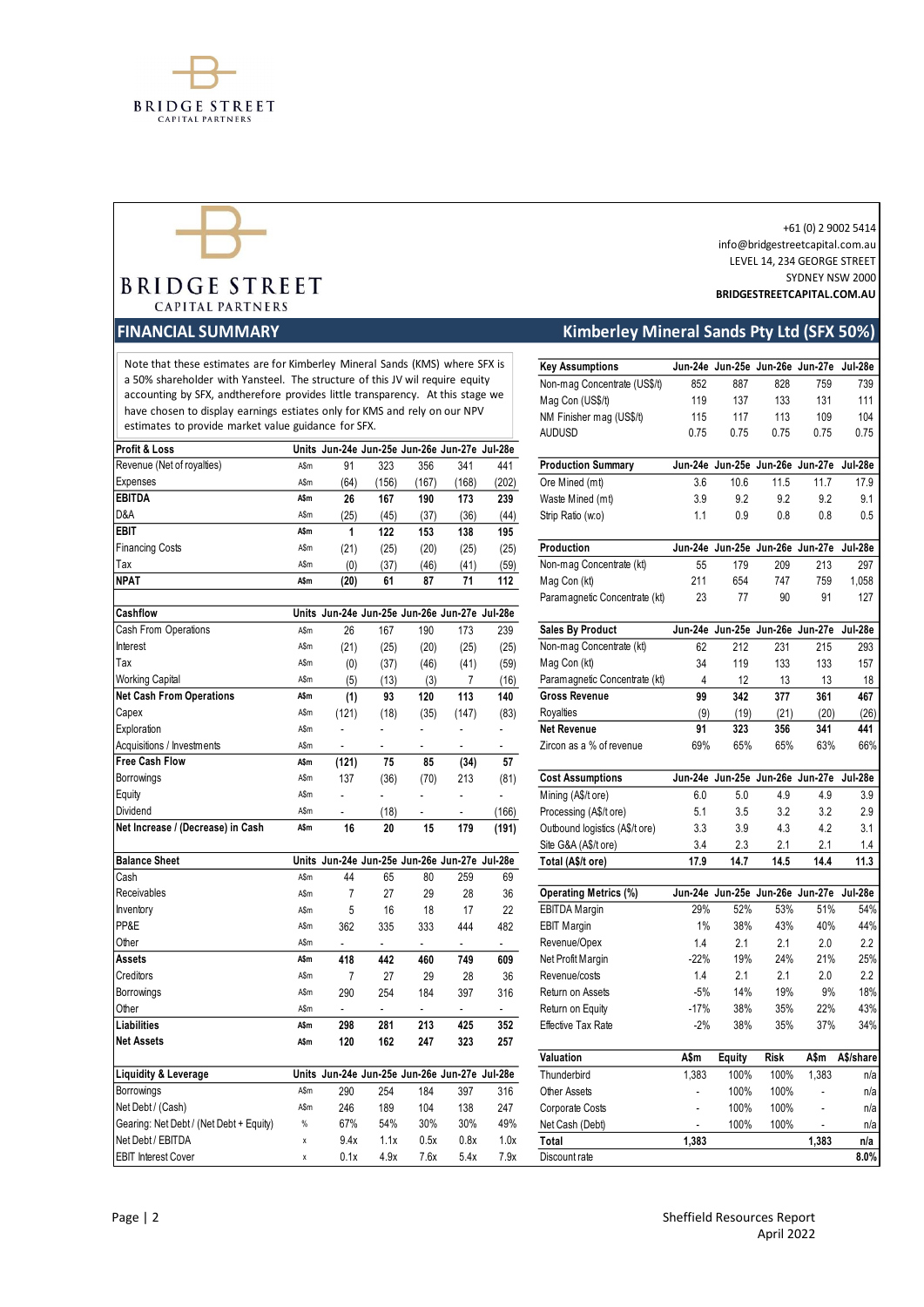

## **Summary**

Our NPV<sub>8</sub> for a fully funded Stage 1+Stage 2 development of Thunderbird is now A\$1.384bn with a long term US\$1,600/t FOB zircon price (against the TZMI/SFX estimate of \$1516/t) and FX of 75c with an IRR of 27.5% (both post tax).

Changes to the project's scope now involves the production of 100% mineral sand concentrates rather than final end products. Zircon concentrate is to be sold to Asian concentrators as was announced last year. Thunderbird will also produce an ilmenite concentrate, to be sold at a fixed price to partner Yansteel, thereby removing the need for the low temperature roaster and an upgrading circuit. This not only has the impact of significantly simplifying the process flowsheet, but also reducesthe headline capex by 8%.

As in previous iterations, the project will be developed in two stages (Stage 2 from Year 5 in the current plan). The mine life is now 36 years in the current configuration. Cash costs have improved slightly, with an R/C ratio of over 2. This is a high margin, long mine life project.

It is important to note that the combination of a lower capital requirement and the sale of non-core assets (which raised ca. \$36m) appears to have removed a requirement for any further equity by SFX. (A modest equity raise had been flagged in previous announcements).

We anticipate continued rerating of SFX as the debt is finalised and as this Tier 1 project moves into production. At the current share price, SFX continues to trade at a significant discount to its underlying value.

## **Thunderbird is the world's largest reserve of zircon**

Thunderbird is now the most significant new source of zircon for the next 3-4 decades at least. The smaller and lower grade Coburn project of Strandline Resources (STA ASX 100%; currently being constructed) is used in this report to provide line-by-line comparisons with the Thunderbird proposal. This is presented in Section 2 of the report.



Source: SFX presentation 2022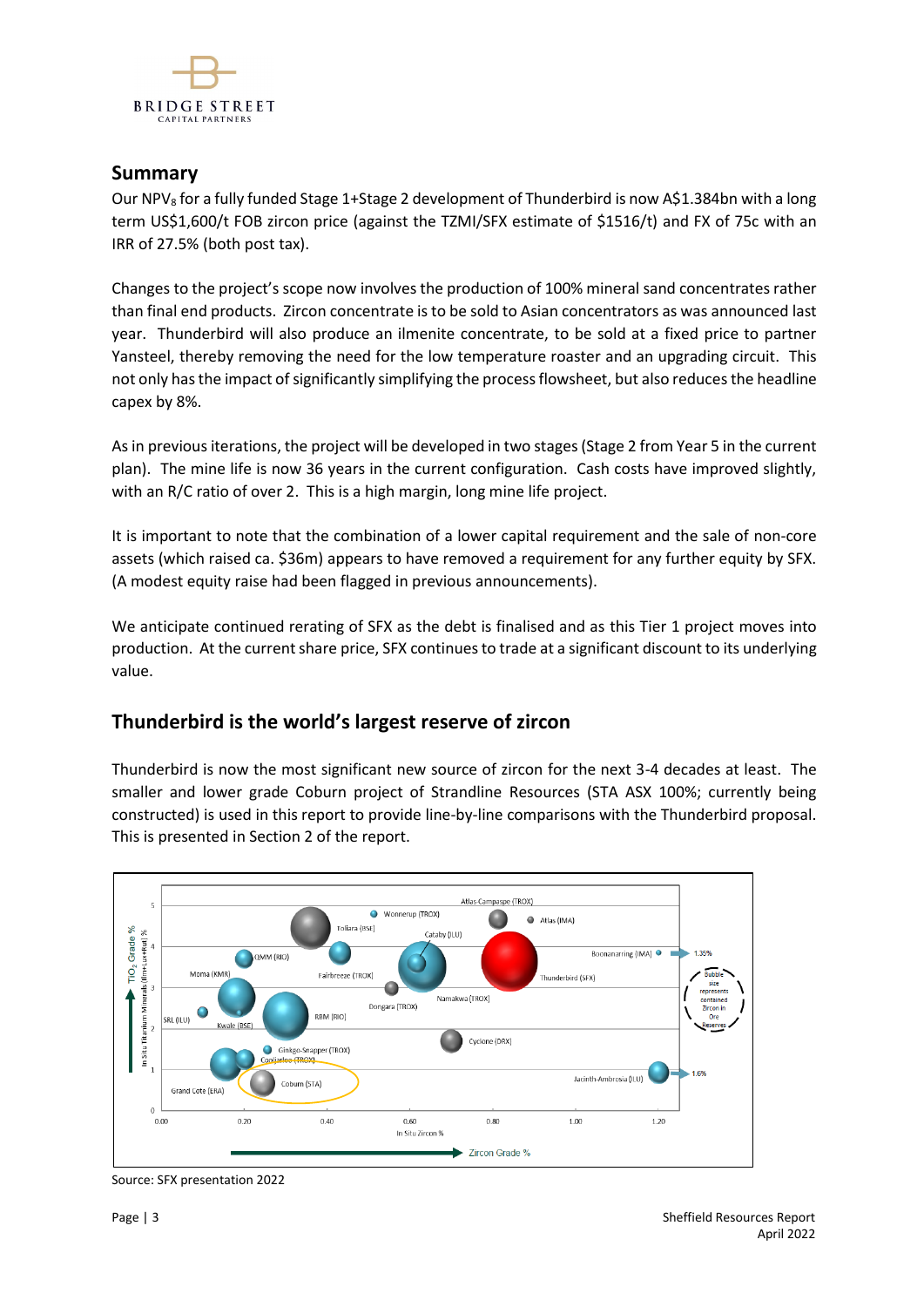

# **The Thunderbird BFS – a simplified, lower capex project with robust returns**

## **New process flowsheet**

In summary:

- A two-stage development, initially mining at a 1250 tph rate and expanding to 1750tph from year 5 (largely unchanged).
- Processing rate of 1085tph (Stage 1), duplicated for Stage 2 (unchanged).
- Scrubbing, screening, desliming (unchanged)
- Primary wet concentration followed by concentrate upgrade plant (unchanged)
- Magnetic separation with non-magnetics(mainly zircon) to finisher spirals to produce a zirconrich concentrate. This section of the flowsheet has been significantly simplified with the removal of a hot acid leach circuit and final dry plant which produced a final pure zircon stream.
- The magnetic fraction reports straight to a  $TiO<sub>2</sub>$  rich (ilmenite) concentrate for sale to Yansteel as feedstock for its new pigment plant, currently under construction. This significantly simplifies the flowsheet with the removal of the low temperature roaster and ilmenite upgrading circuits.

The new flowsheet is shown in Appendix 1 at the end of this report. This has resulted in a +8% reduction in capital for the project, with the simplification of the process flowsheet, and a significantly lower start-up risk for the project.

Our production estimates, earnings and cashflow for Kimberley Mineral Sands (100% of Thunderbird) are summarised on page 2 of this report. The following table summarises commodity prices and operating inputs to our valuation for 100% of the Thunderbird project.

| <b>Key Assumptions</b>        |      | Jun-24e Jun-25e Jun-26e Jun-27e |      |      | Jul-28e          |
|-------------------------------|------|---------------------------------|------|------|------------------|
| Non-mag Concentrate (US\$/t)  | 852  | 887                             | 828  | 759  | 739              |
| Mag Concentrate (US\$/t)      | 119  | 137                             | 133  | 131  | 111              |
| Paramagnetic Con (US\$/t)     | 115  | 117                             | 113  | 109  | 104              |
| <b>AUDUSD</b>                 | 0.75 | 0.75                            | 0.75 | 0.75 | 0.75             |
| <b>Sales By Product</b>       |      | Jun-24e Jun-25e Jun-26e Jun-27e |      |      | Jul-28e          |
| Non-mag Concentrate (kt)      | 62   | 212                             | 231  | 215  | 293              |
| Mag Concentrate (kt)          | 34   | 119                             | 133  | 133  | 157              |
| Paramagnetic Concentrate (kt) | 4    | 12                              | 13   | 13   | 18               |
| Zircon as a % of revenue      | 69%  | 65%                             | 65%  | 63%  | 66%              |
| <b>Operating Metrics (%)</b>  |      | Jun-24e Jun-25e Jun-26e Jun-27e |      |      | Jul-28e          |
| <b>EBITDA Margin</b>          | 29%  | 52%                             | 53%  | 51%  | 54%              |
| Revenue/Opex                  | 1.4  | 2.1                             | 2.1  | 2.0  | $2.2\phantom{0}$ |

Source: BSCP estimates

Thunderbird can be characterised as a high EBITDA margin project, with revenue/costs at over 2x. This is a therefore a top margin quartile project with well over 60% of total revenues in the early years from zircon. The current mine plan provides for a 36 year mine life.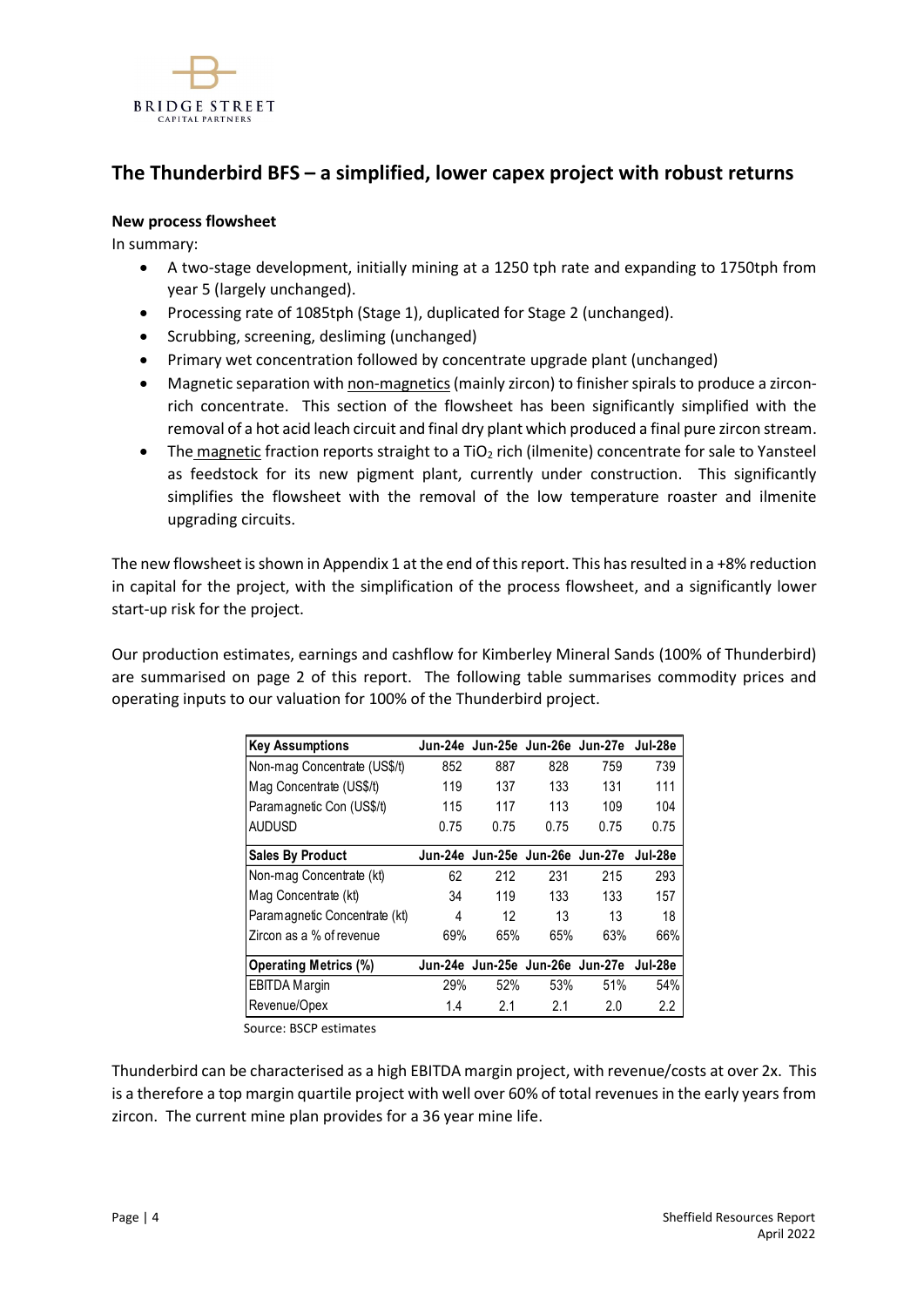

Our commodity price assumptions largely reflect those presented by SFX (sourced from TZMI), with an increase in the base pricing of zircon from year 4 (US\$1600/t against the TZMI long term estimate of \$1516/t).

## **Concentrate products**

- **Zircon**: As already proposed by SFX, the bulk of the project's revenue, zircon, will be sold to Asian concentrators as a non-magnetic concentrate. Key elements are:
	- o Around 200,000 tonnes per year (Stage 1) expanding to ca. 300ktpa in Stage 2.
	- $\circ$  Concentrate is made up of around 37% ZrO<sub>2</sub>, 26% TiO<sub>2</sub>, 1% monazite
	- $\circ$  Binding contracts with 3 customers, 5 years take or pay for 170,000 tonnes per year. Here the price is linked to the market price for contained valuable minerals.
	- $\circ$  Life of mine non-mag concentrate is estimated to make up over 60% of total revenue using BSCP forecasts.
- **Ilmenite**: The recent announcement (March 2022) highlights the removal of the low temperature roaster (LTR) from the circuit. This will result in a magnetic concentrate with the following key features:
	- o The production of around 750,000 tonnes per year (Stage 1) expanding to over 1000ktpa in Stage 2.
	- o Concentrate is made up of around 39% TiO2 and >50% total iron.
	- o Life of mine mag concentrate is estimated to make up around 30-35% of total revenue.
	- o A 100% binding offtake is in place with Yansteel for this material.
- **Other revenue**: Less than 5% of revenue is estimated to come from a so-called paramagnetic concentrate (low Zr, low Ti, medium Fe).

## **Capital, operating costs, mine life**

- Simplification of the flowsheet had enabled the pre-production capex for Stage 1 of Thunderbird to be reduced from that estimated in the 2019 BFSU. Pre-production capex is now estimated at A\$361m (including \$36m spent to March '22 on the BFS and early works). This is some 8-9% lower than the BFSU and has had to absorb quite significant cost inflation which is currently ravaging the WA mining industry.
- The operating costs on an R/C metric have improved slightly, from 2.3 to 2.4 (as quoted by SFX, years 1-10). This cements Thunderbird in the most attractive quartile of the global mineral sands cost curve.
- The mine life is now 36 years, down a year from the BFSU and 7 years from the original BFS. As we know the exploration potential to the south of Thunderbird is excellent. Mine life is the least of our concerns.

## **Funding Thunderbird**

- This is clearly critical for KMS (and SFX), and it has been an issue which has dogged the project for several years.
- We believe debt funding is close to conclusion, with an amount of \$300-320m targeted. This is forecast to cover around 65% of the total funding requirement for the project of \$484m. This is expected to come from NAIF (>10 year tenor) and a source of commercial debt. We would expect SFX to follow the lead set by Strandline (STA ASX) and use Nordic Bonds. NAIF approval is due in 2Q22.
- The following table summarises the sources and uses of funds: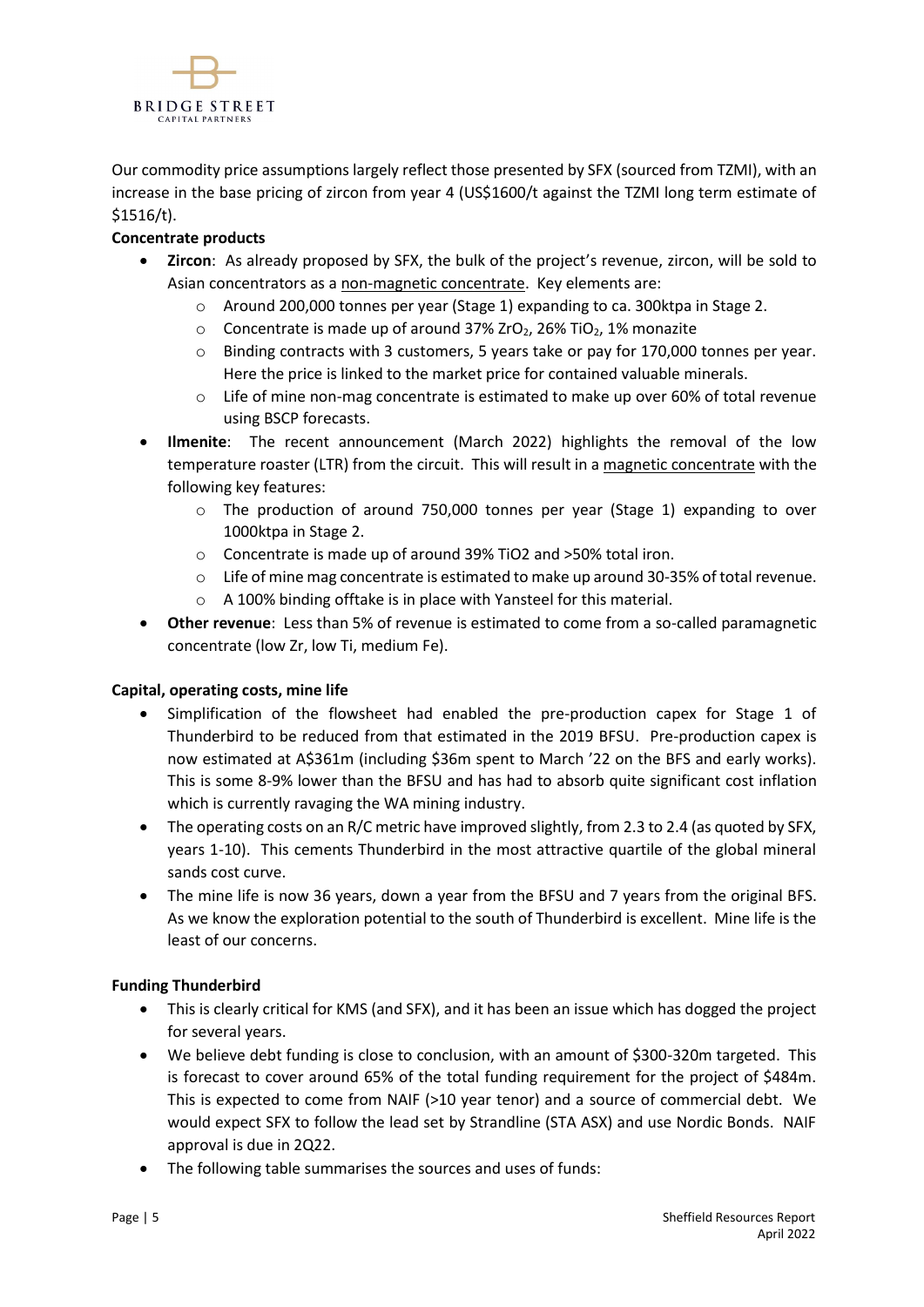

| Thunderbird project, sources and uses of<br> funds (KMS JV basis) |       |
|-------------------------------------------------------------------|-------|
| Uses of funds                                                     | (m)   |
| Pre-production capex                                              | \$361 |
| Working capital                                                   | \$20  |
| Financing costs                                                   | \$62  |
| l Cost overrun                                                    | \$40  |
|                                                                   | \$484 |
| l Sources of funds                                                |       |
| Senior debt (approx. Range \$310-320m)                            | \$317 |
| JV cash on hand (approx)*                                         | \$105 |
| Additional equity (approx)**                                      | \$62  |
|                                                                   | \$484 |
| *JV cash at 12/21 was \$107m                                      |       |
| **Contribution from SFX                                           | \$36  |

Source: SFX presentation and 2022 interim report

• We estimate SFX's cash balance to be currently around \$40m so sufficient to fund a \$36m additional equity top-up for the JV.

## **The importance of Yansteel as off-takers for the magnetic concentrate**

There were eyebrows raised when SFX sold 50% of Thunderbird to a privately-owned Chinese industrial conglomerate, Yansteel. However, not only did this resolve the equity component of Thunderbird, from SFX's perspective, it has provided the opportunity to sell an ilmenite/titanomagnetite/iron concentrate directly to Yansteel at a fixed price.

Those with good memories will draw some parallels with a previous proposal, when SFX was in dialogue with zircon/chemical major Bengbu (a large Chinese SOE, a part of the China National Building materials group). In mid 2019 SFX announced that it had signed an offtake agreement for 100% (around 650ktpa) of an ilmenite/iron rich concentrate direct to Bengbu at a price broadly linked to a global ilmenite price. This was to be used by Bengbu in a yet to be built pigment plant. (We can find no reference to it having been built). This allowed removed of the low-temperature roaster and drop perhaps \$40m from the capex bill.

This strategy could have presented SFX (and its future debt providers) with a risk: if Bengbu did not proceed with the pigment plant, what then happens to the ilmenite concentrate? There might not be an alternative market for that material. So the LTR was re-introduced to the circuit so that a high quality ilmenite concentrate could be produced and sold into the global market, if required.

Roll on 3 years and the new partner, Yansteel, confirmed it would indeed diversify into pigment production and has begun the construction of not only a chloride pigment plant but also the means by which the company can upgrade lesser quality ilmenite feed. The plant is designed to process ilmenite concentrates from a variety of sources, including from Thunderbird.

SFX state that pricing of the mag con – clearly a very important outcome of this new offtake agreement  $-$  is based on an arms-length fixed price reflecting contained TiO<sub>2</sub> content for an initial five-year period and an arms-length market price for the remaining mine life (should that material be contracted).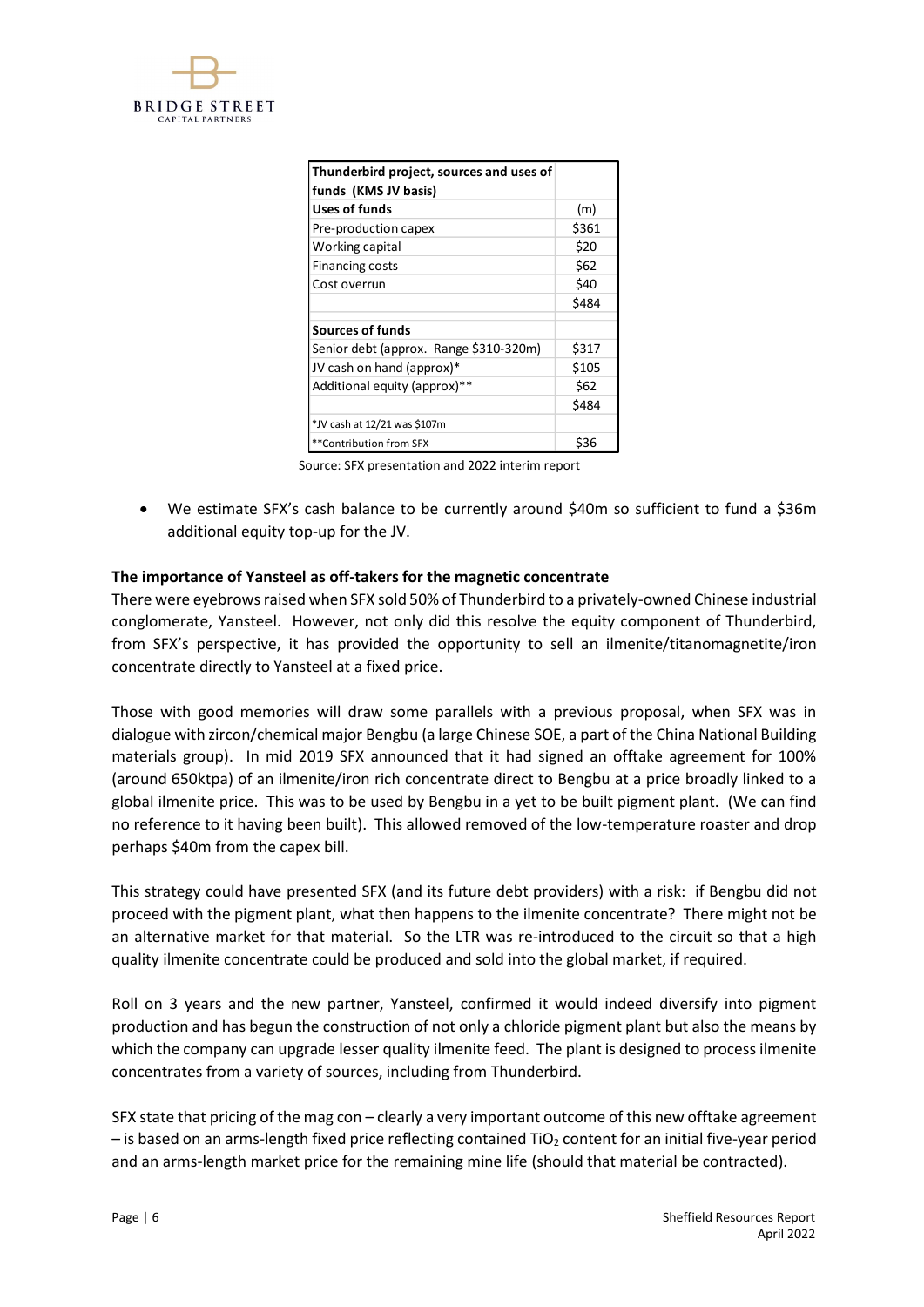

In their recent presentation, SFX state that the price achieved will be in the range of US\$119-138/t (FOB) for the first 10 years. If we look back on our earnings/valuation model from 3 years ago, we were then forecasting prices of around US\$125/t for an ilmenite concentrate, but we assumed fewer tonnes were to be sold. So, net/net this looks to have been a positive outcome, and a win/win for both sides. SFX state that the outcome is margin neutral for the JV.

Our take on this is that the outcome is a significant positive for the project:

- The sale of 100% of the mag con is now locked in, pretty well at a fixed price for the next 5 years, take or pay. The bankers will like this.
- The process flowsheet is greatly simplified and what could have been a commissioning issue, the LTR, has been eliminated. Yansteel now takes on this risk at their Chinese plant.
- Start-up risk is reduced.
- Project capex has been reduced.
- Power requirements for the LTR are eliminated, so costs will come down.

SFX quantifies the impact of the sale of the mag con to Yansteel, compared to the original proposal (in 2019). Based on slightly improved pricing and significantly increased volume, an additional A\$383m of  $NPV<sub>8</sub>$  has been added to the value of the project.



Source: SFX presentation 2022

## **Timetable**

• No changes to earlier timetables, with FID early in the June half and with mobilisation to start immediately after the Northern Australian wet (April) with first shipments early 2024. This is summarised with the following chart. The full timetable is obviously contingent on the satisfactory conclusion of the debt package.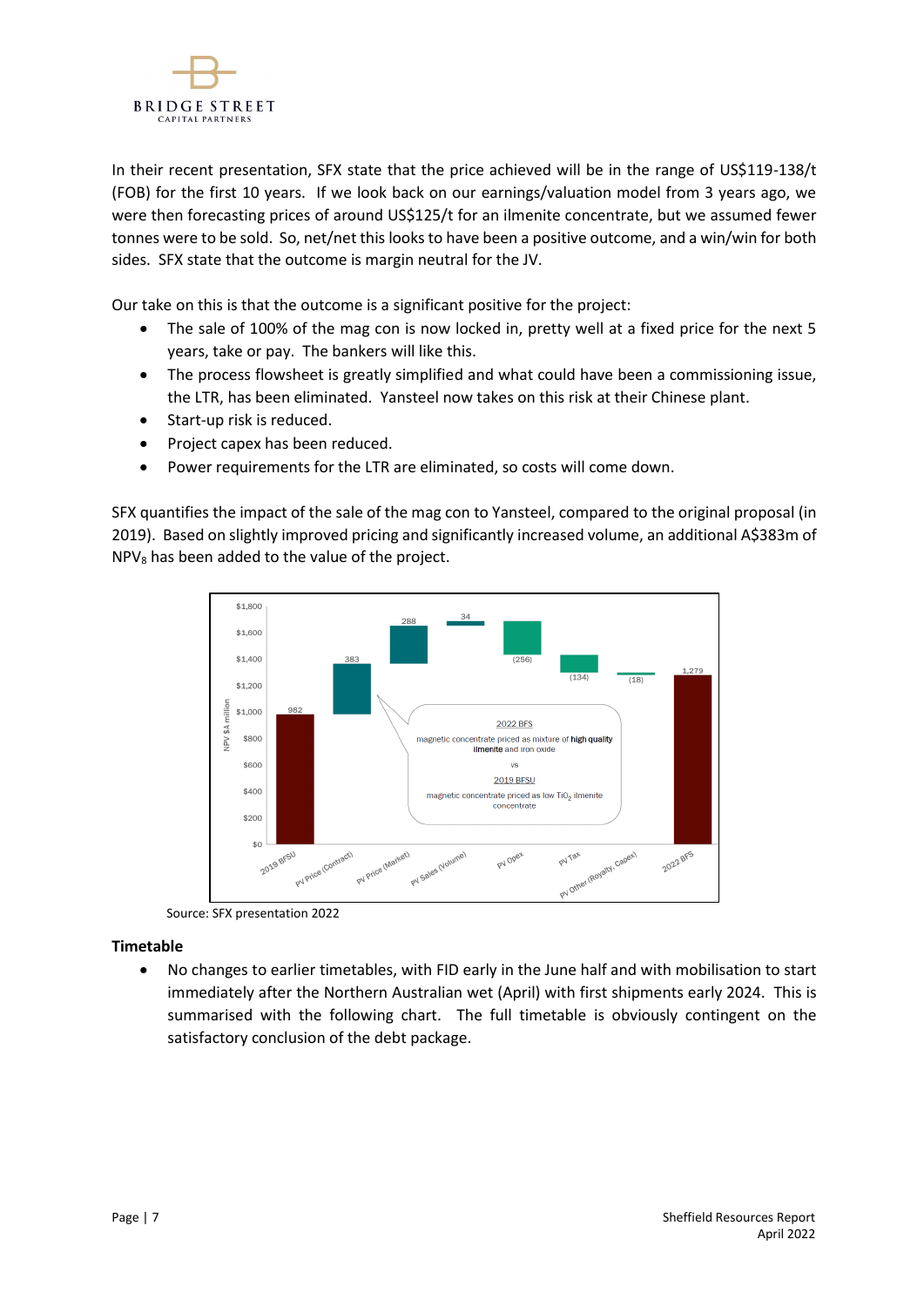



Source: SFX presentation

## **Investment overview**

We anticipate continued rerating of SFX as the debt is finalised and as the project moves this Tier 1 project into production.

At the current share price, SFX is trading at a significant discount to its underlying value. Progressive rerating is likely to be driven by the following:

- Finalisation of the KMS debt facility (2Q22) and a final investment decision (FID).
- Commencement of construction (2Q22).
- Commencement of commissioning of Thunderbird (4Q23).
- First sales of product (1Q24).

The greatly simplified flowsheet has not only reduced capital requirements, it also reduces the build time and risks associated with project start up. The removal of the likes of the hot acid wash and low temperature roasting circuits substantially reduces start-up risk. That there is no mineral separation plant is in our view a significant positive.

On top of this we see real upside to our zircon (and therefore zircon concentrate) pricing. We note that Indonesian zircon is now changing hands at US\$2650-2800/t (CIF) basis. While these trades represent quite small tonnages, this price has become a useful lead indicator for larger contractual pricing. We don't think zircon prices (and therefore zircon concentrate pricing) are coming down any time soon.

This represents a very attractive environment to bring Thunderbird into production.

See our March 2022 report for further detail on the commodity price outlook.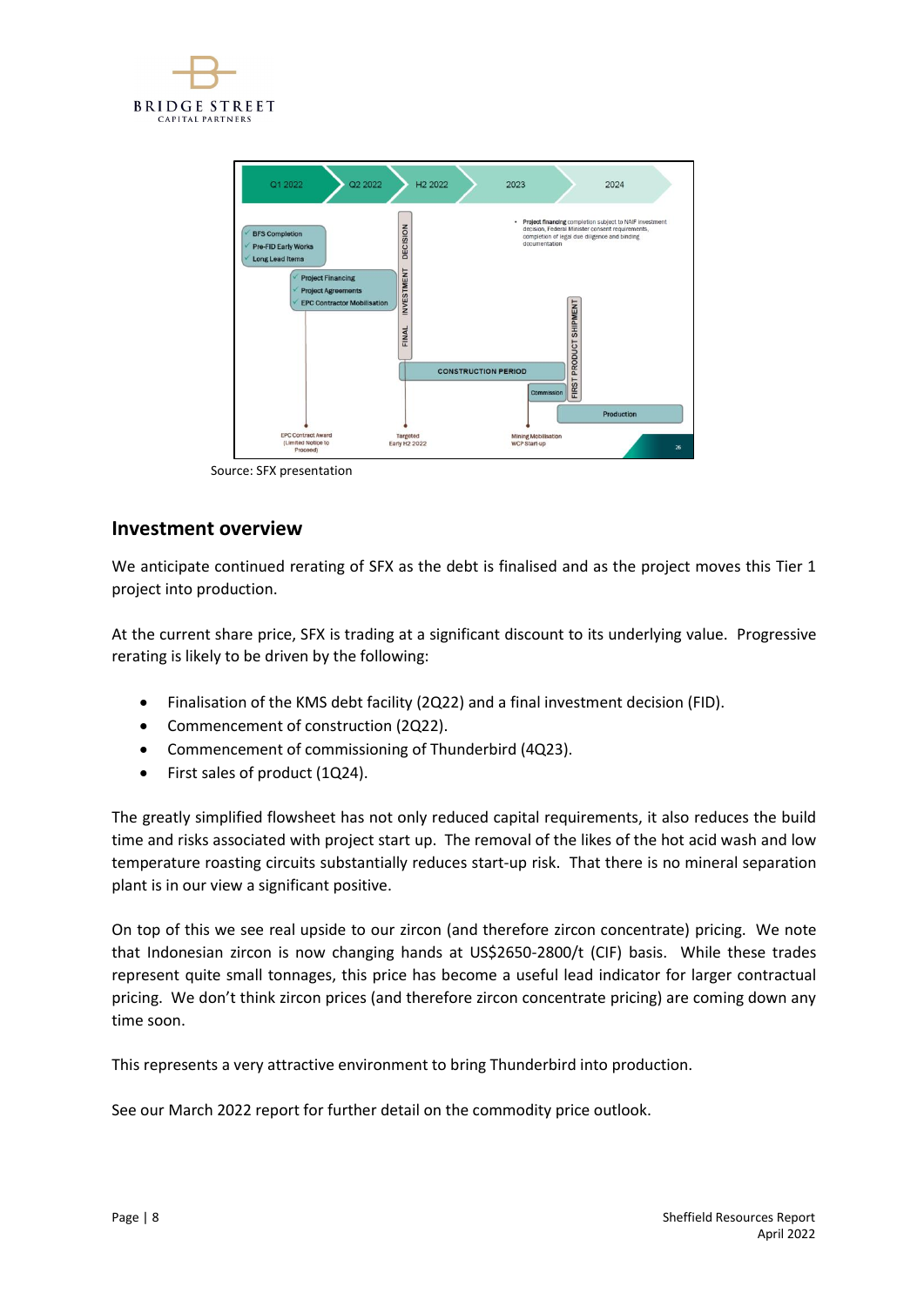

To conclude this report, we compare and contrast Sheffield with its 50% interest in Kimberley Mineral Sands (Thunderbird 100%) and the Strandline Resources, now a \$500m market cap emerging mineral sands producer from its Coburn project in WA.

# **Section 2: A comparison of Thunderbird and Strandline/Coburn**

Strandline (ASX STA) took the jump on SFX as it rapidly concluded its debt and equity for the WA Coburn project. This was an excellent achievement.

Coburn represents quite a similar mineral sands concept to Thunderbird, so it is worth comparing and contrasting the two operations from publicly available information to understand the drivers for each project.

The most important characteristics of both projects are summarised in the following table. Note that the comparison is on a project level basis, with SFX owning 50% of Thunderbird.

| 100% project basis                                                             |                   | Thunderbird    | Coburn              | <b>Difference</b> |
|--------------------------------------------------------------------------------|-------------------|----------------|---------------------|-------------------|
| <b>TZMI</b> assumptions                                                        |                   | <b>SFX 50%</b> | <b>STA 100%</b>     |                   |
| Reserves                                                                       |                   |                |                     |                   |
| <b>Tonnes</b>                                                                  | Mt                | 754            | 523                 | 44%               |
| Zircon grade                                                                   | %                 | 0.84%          | 0.24%               | 244%              |
| Contained zircon                                                               | Mt                | 6.3            | 1.3                 | 396%              |
| Ti grade                                                                       | %                 | 3.6%           | 0.67%               | 447%              |
| Contained Ti feedstock                                                         | Mt                | 27.4           | 3.5                 | 688%              |
| Mine life                                                                      | Years             | 36             | 22.5                | 60%               |
| Strip ratio (LOM)                                                              | X:1               | 0.84           | 0.7                 | 20%               |
| Ore throuput - stage 1                                                         | Mtpa              | 8.7            | 23.4                |                   |
| - stage 2                                                                      | Mtpa              | 17.4           | 23.4                | $-26%$            |
| Concentrate production (av. LOM)                                               | Ktpa              | 1430           | 220                 | 550%              |
| Zircon production*                                                             | Ktpa              | 146            | 60                  | 143%              |
| Zircon as % of revenue                                                         | %                 | 62%            | 60%                 | 3%                |
| Capex - stage 1                                                                | A\$m              | 361            | 260                 |                   |
| - stage 2                                                                      | A\$m              | 258            | $\bar{\phantom{a}}$ |                   |
| Total capex                                                                    | A\$m              | 619            | 260                 | 138%              |
| Capital intensity/ annual t zircon                                             | A\$/t             | 4240           | 4333                | $-2%$             |
| Mining cost/t material moved                                                   | $A\frac{2}{3}$ /t | 2.41           | 0.63                | 283%              |
| Mining cost/t mill feed                                                        | A\$/t             | 3.0            | 1.1                 | 186%              |
| Processing cost/t mill feed                                                    | A\$/t             | 3.8            | 1.6                 | 142%              |
| C1 cost/t mill feed                                                            | $A\frac{2}{3}$ /t | 11.1           | 2.7                 | 316%              |
| Basket price/t mill feed                                                       | $A\frac{2}{3}$ /t | 21.7           | 6.0                 | 264%              |
| Cash margin/ t mill feed                                                       | $A\frac{2}{3}$ /t | 10.6           | 3.3                 | 222%              |
|                                                                                |                   |                |                     |                   |
| Power useage and costs                                                         |                   |                |                     |                   |
| Power source                                                                   |                   | LNG            | LNG                 |                   |
| Power station capacity                                                         | <b>MW</b>         | 14.0           | 16.0                | $-13%$            |
| Average load                                                                   | <b>MW</b>         | 8.6            | 12.0                | $-28%$            |
| Cost of power                                                                  | A\$/KWh           | 0.20           | 0.17                | 18%               |
| Trucking distance to port                                                      | km                | 148            | 240                 | $-38%$            |
| Revenue/cost**                                                                 | X                 | 2.1            | 2.2                 | $-5%$             |
| NPV <sub>8</sub> (post tax)                                                    | A\$m              | 1279           | 463                 | 176%              |
| NPV/capex                                                                      |                   | 2.1            | 1.8                 | 16%               |
| IRR, post tax                                                                  | %                 | 27.5%          | 28%                 | $-2%$             |
| * pure zircon equivalent                                                       |                   |                |                     |                   |
| ** based on zircon pricing of US\$1516/t FOB, ilmenite, etc as DFS, FX of 0.75 |                   |                |                     |                   |
| Source: Company disclosures, BSCP estimates                                    |                   |                |                     |                   |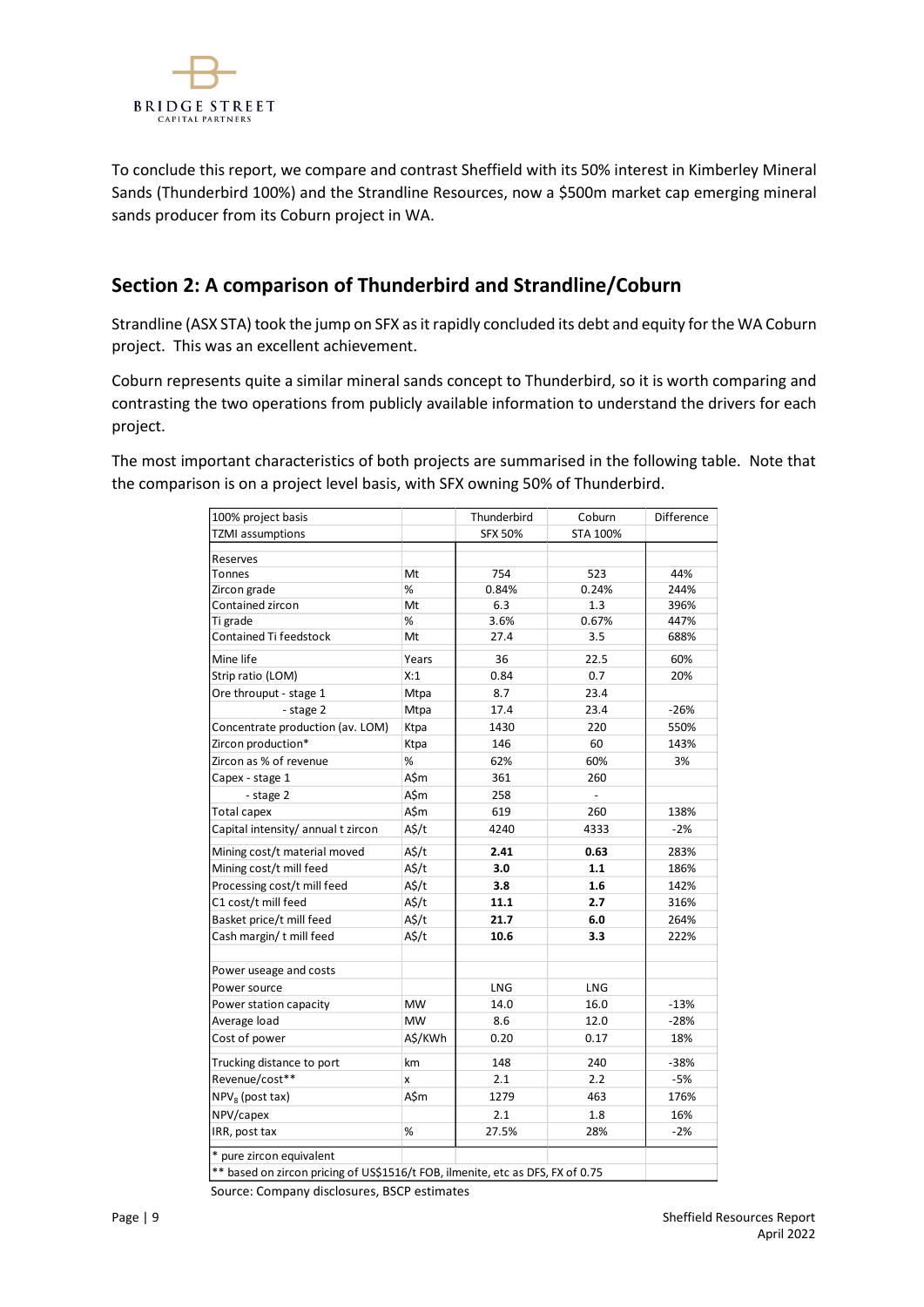

- STA claims Coburn to be a world class mineral sands export project. (While a solid project, we're not quite sure it meets the conditions of "world class"). It is targeting the production of around 58ktpa contained zircon (comparable to Image's Boonanarring Project) for a 22 year mine life using conventional open pit mining and wet and dry concentration methods.
- Coburn is aiming to produce a premium zircon product from the dry plant as well as a zircon concentrate. By-products will include ilmenite and rutile. We estimate zircon revenues will make up around 60% of Coburn's revenues.

## **Resources and production**

- Thunderbird is a significantly larger deposit with 44% more tonnes in reserves and much higher grades (especially zircon grades: 0.84% vs 0.24% at Coburn).
- This leads to nearly 5 times the amount of contained zircon at Thunderbird, and nearly 8 times the amount of contained Ti feedstock. (Coburn's Ti feedstock is of higher quality than that of Thunderbird).
- This leads to a significantly longer mine life at Thunderbird, based on current reserves. However, note comments below on Coburn's proposed extension, which is stated to deliver a 37 year mine life.
- With the Stage 2 expansion, Thunderbird will be producing over twice the amount of zircon compared with Coburn and doing that with a 26% lower throughput rate.
- Strip ratios for the mines are similar as is the proportion of revenue delivered by zircon (in the case of Coburn pure zircon plus low-grade concentrate; in the case of Thunderbird, high grade concentrate).

## **Capital**

- Total capital for Stages 1 and 2 of Thunderbird is significantly higher than Coburn (+138%).
- However capital intensity expressed on a 'per annual tonne of zircon' basis is almost identical.
- In a recent release STA state that the Coburn project is 65% constructed and is on time and on budget, a creditable result. This bodes well for Thunderbird achieving its capex goals.

## **Operating costs and cash margins**

- This seems to be where the largest differences lie. On a \$/t of material moved, Thunderbird's mining costs are estimated at \$2.41/t against 63c/t for Coburn. Both projects will use dozer trap mining methods.
- We are aware that Thunderbird's ore is harder than typical mineral sand mines and in the upper sections will require ripping by a D11 dozer. However, we find it hard to imagine how earthmoving costs could be nearly 4 times that of Coburn.
- Processing costs appear to be similarly skewed, with Thunderbird nearly two and a half times the cost of Coburn. And Coburn includes a dry plant to produce premium zircon. We are puzzled by this.
- Power costs are important as they could make up as much as 25-30% of total costs. Power will be generated using LNG at both projects, with top up power from solar at Coburn. STA quotes A\$0.17/kwh for its power costs, against 20c for Thunderbird. The reason for the difference is not clear to us but might in part be driven by the use of solar at Coburn.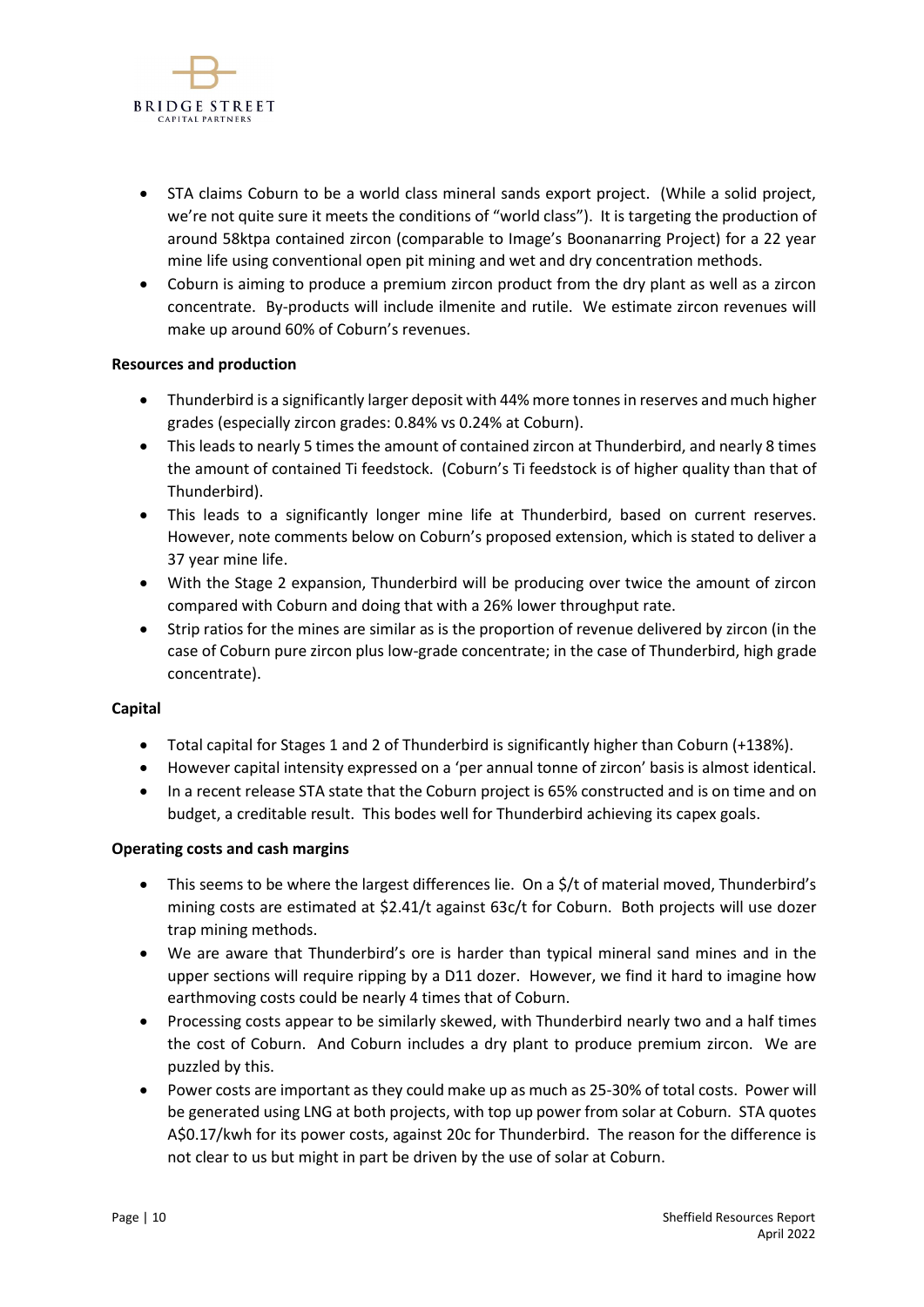

- Transport costs will be higher for Thunderbird. With 100% of the material shipped as concentrate, Thunderbird will truck over 6 times the volume of Coburn. However, Thunderbird is much closer to a port than Coburn (by around 90km). This we estimate will add 75c/t to Thunderbird's costs per tonne of ore processed compared with Coburn (using a transport cost of 10c/t/km).
- C1 costs for Thunderbird are estimated to be over 4 times that of Coburn. Again, this tests the credibility of these estimates. Has the Thunderbird project had particularly conservative costs applied, or are Coburn costs stretch targets? The transport costs for final product don't make that much of a difference.
- Both projects offer very attractive revenue to cost ratios and if correct, both will be in the highest margin quartile at over 2x. (Note we have recalculated Coburn's economics to the current long term zircon price assumption of US\$1516/t FOB and have used commodity price assumptions from the respective project feasibility studies).
- In total, Thunderbird's margin is A\$10.60/t (revenue C1 cost) against \$3.30/t for Coburn. The latter leaves less room for error or slippage.

## **Project economics**

- Interestingly the post-tax IRRs are almost identical at 27.5-28%. Based on each DFS, both appear to be feasible projects, and attractive ones at that.
- A common financing metric, NPV/capex, both appear quite attractive with Thunderbird at 2.1x against Coburn at 1.8x. That the Coburn project readily attracted debt suggests to us that Thunderbird should have little trouble.
- Thunderbird's NPV<sub>8</sub> is 2.8x that of Coburn for 2.4x the capex, in part reflecting Thunderbird's longer mine life.
- On the face of it Thunderbird is much the better project, and by our judgement certainly is a Tier 1 asset. Coburn, based on the DFS release, is a very attractive project, but we are concerned that costs may have been underestimated. Time will tell.

**(Note added.** As we complete this report we note that STA is about to push the button on a scoping study to increase the planned production rate at Coburn by 50%. As well, STA announced the raising of \$50m to fund the scoping study and initial work for its Tanzanian mineral sand assets.)

In conclusion, this comparison raises some interesting issues for us. Thunderbird is exploiting the increasingly attractive zircon-concentrate path, eliminating a relatively high capex dry plant. SFX argues that with the emergence of large Asian concentrators, returns from a dry plant don't warrant their installation. We believe that zircon concentrates now make up over 50% of all imports into Asia. This is a very liquid market.

Despite the additional capex for a dry plant at Coburn, capital intensity for both projects is about the same. This gives us additional comfort that the Thunderbird capex is achievable, despite inflationary pressures in the West.

Of greatest concern to us are the large differences in operating cost estimates. We are left to conclude that the Thunderbird DFS has been very conservatively estimated and see the opportunity of even higher margins from this world class project.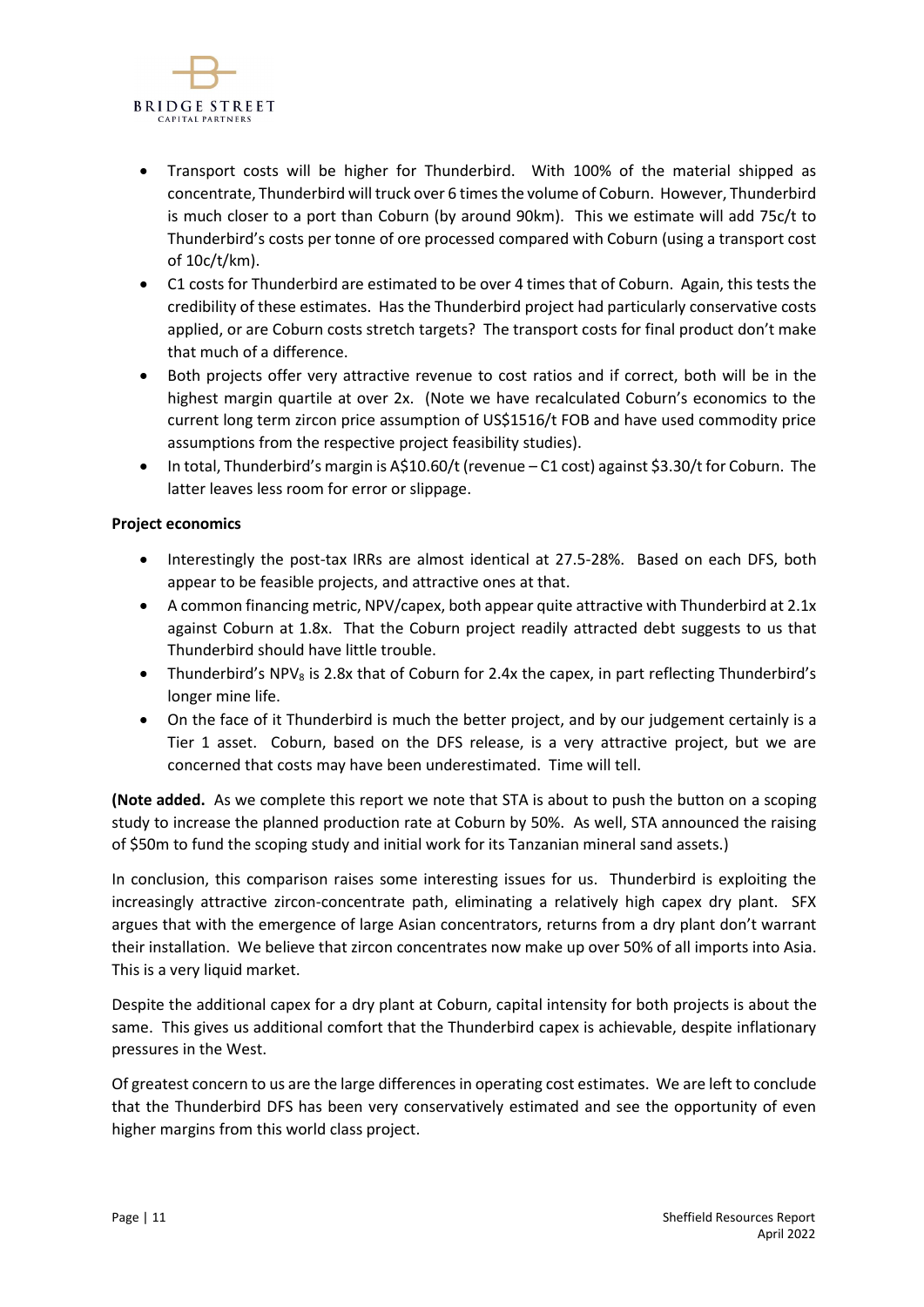

# **Appendix 1. Significant simplification of the Thunderbird processflow sheet**

As Thunderbird's process flowsheet was proposed in 2016:



Source: SFX Diggers and Dealers Presentation, 2016

As it is now:



Source: SFX presentation 23 March 2022

Page | 12 Sheffield Resources Report The most important elements of the process design eliminated in the final BFS are highlighted with the red ovals, above. See text for more detail.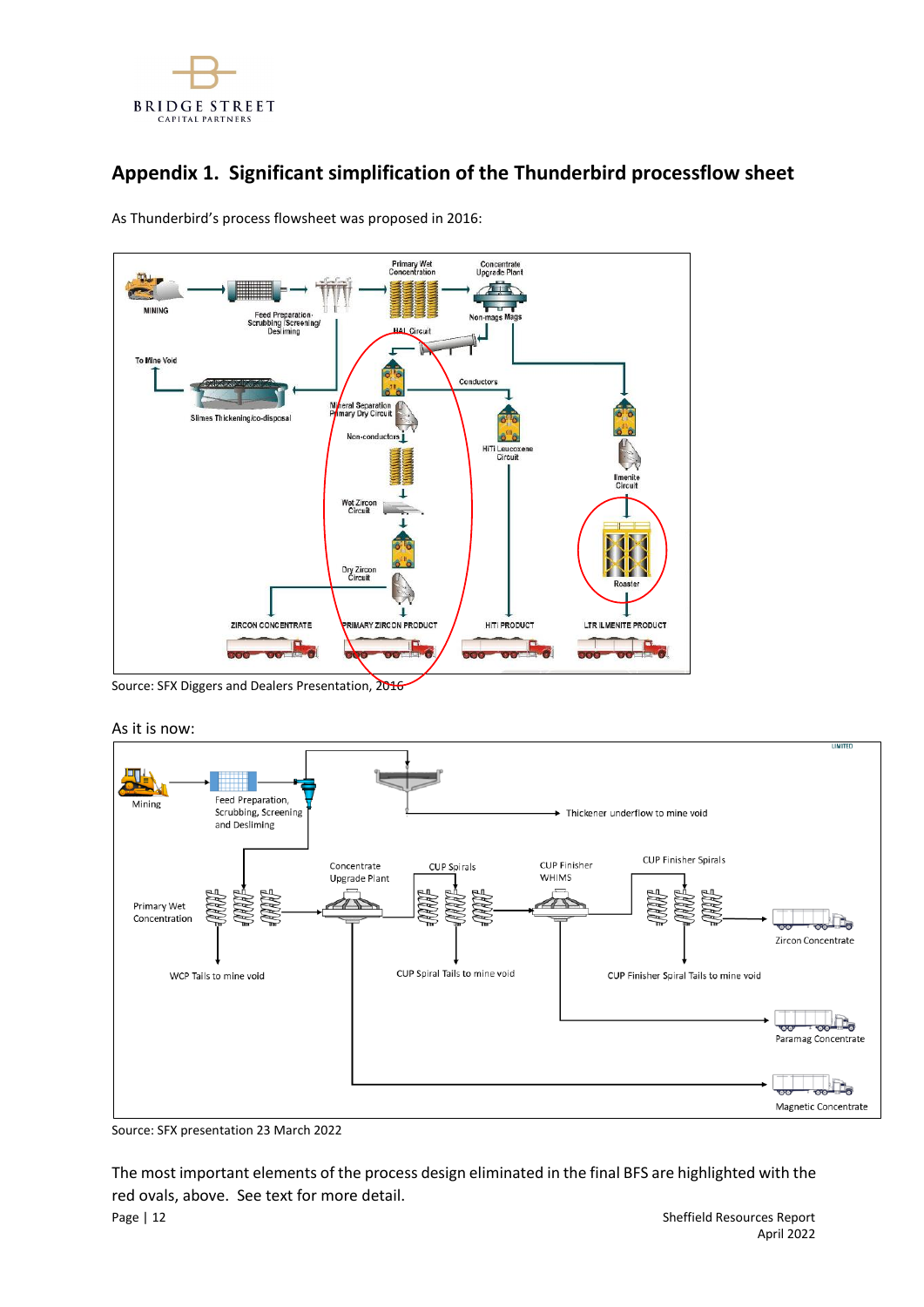

For comparison, the Coburn process sheet is summarised below. Note that the revised flow sheet for Thunderbird largely stops at the end of the WCP.



## **The Wet Concentrate Plant**



**The Mineral Separation Plant**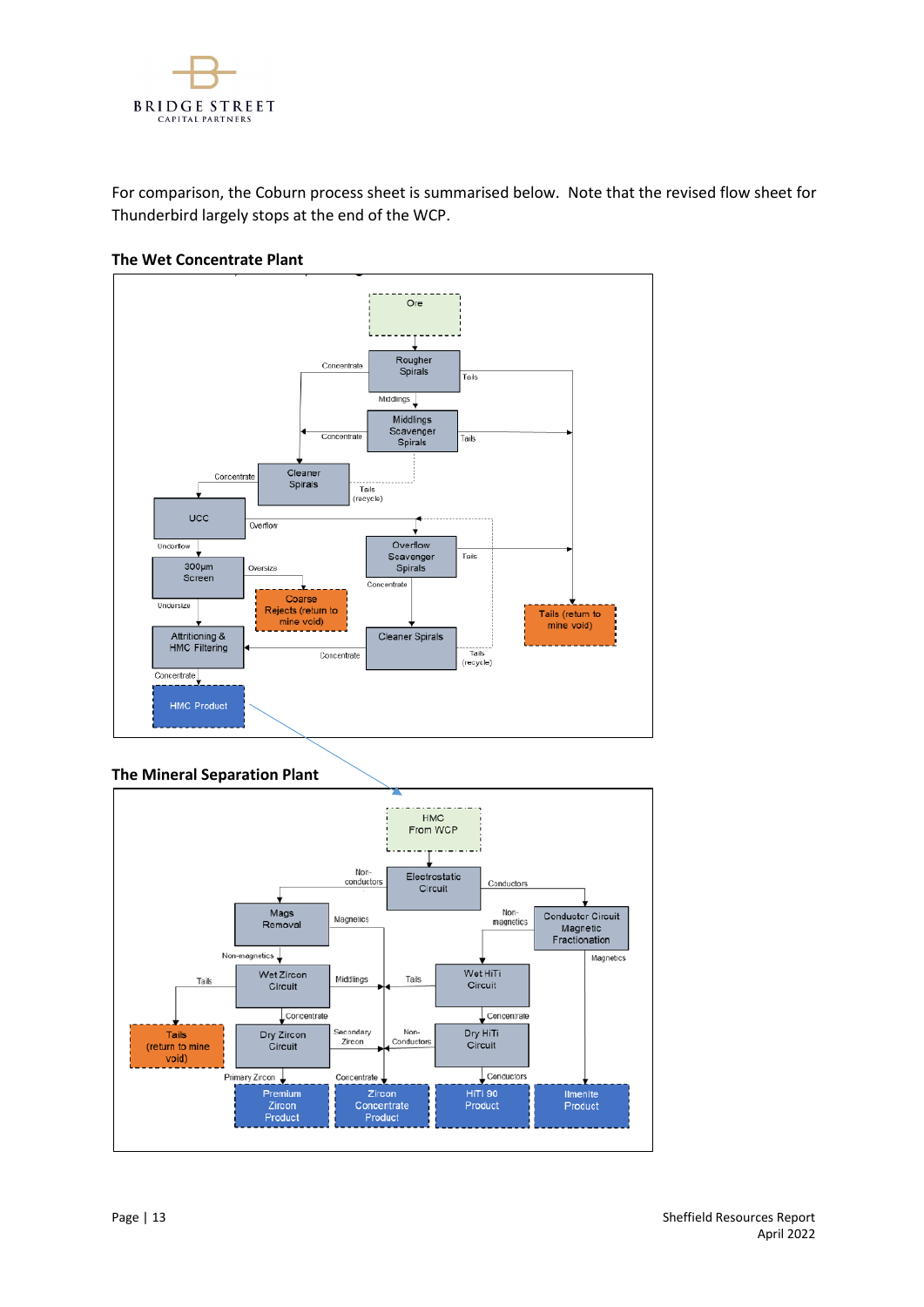

# **Appendix 2: The potential for additional value in SFX: regional resource potential**

The following section has been taken from our August 2019 report (available on request). It discusses the highly significant additional resource/reserve potential at Thunderbird itself and within adjoining tenements. With its +30 year mine life, additional reserves are hardly an imperative. But the following section does highlight that Thunderbird and its satellites have a huge resource base (3.2Bn tonnes at Thunderbird and 130mt at the Night Train satellite). In addition we can see multiple billion tonne resource potential from other satellite mineralisation. We speculate that Sheffield and its JV partner Yansteel have the potential to become the number one producer of zircon globally for many decades.

We therefore consider our valuation of SFX's 50% share of the exploration projects at A\$69m as highly conservative.

In 2019 SFX released a maiden Mineral Resource for the Night Train deposit, nearby to Thunderbird, which was discovered in 2015 as a part of a regional grassroots exploration programme. Preliminary infill drilling has allowed the determination of a 130Mt @ 3.3% total heavy minerals (THM) inferred resource at a 1.2% THM (total heavy minerals) cut off grade. Within the larger resource is a 50Mt @ 5.9% THM deposit at a 2% cut off grade (COG).

Importantly, as with Thunderbird, the deposit contains a significant proportion of zircon. Night Train's assemblage contains a larger proportion of so-called HiTi minerals (such as rutile and leucoxene). Interestingly, the imputed in situ value per tonne seems to be comparable with and potentially higher than the global Thunderbird resource at this early stage. The Night Train resource at a 2% COG could be of higher insitu value than the Thunderbird Ore Reserve. This is dependent on commodity price assumptions, of course.

The Night Train Mineral Resource demonstrates is the potential to substantially increase the mineral sand endowment of the Dampier Project. Additional resource potential can be seen over an astonishing 160km long mineralised trend extending from the Seagull mineralisation to the north to Runaway to the south, as illustrated on the following plan from SFX.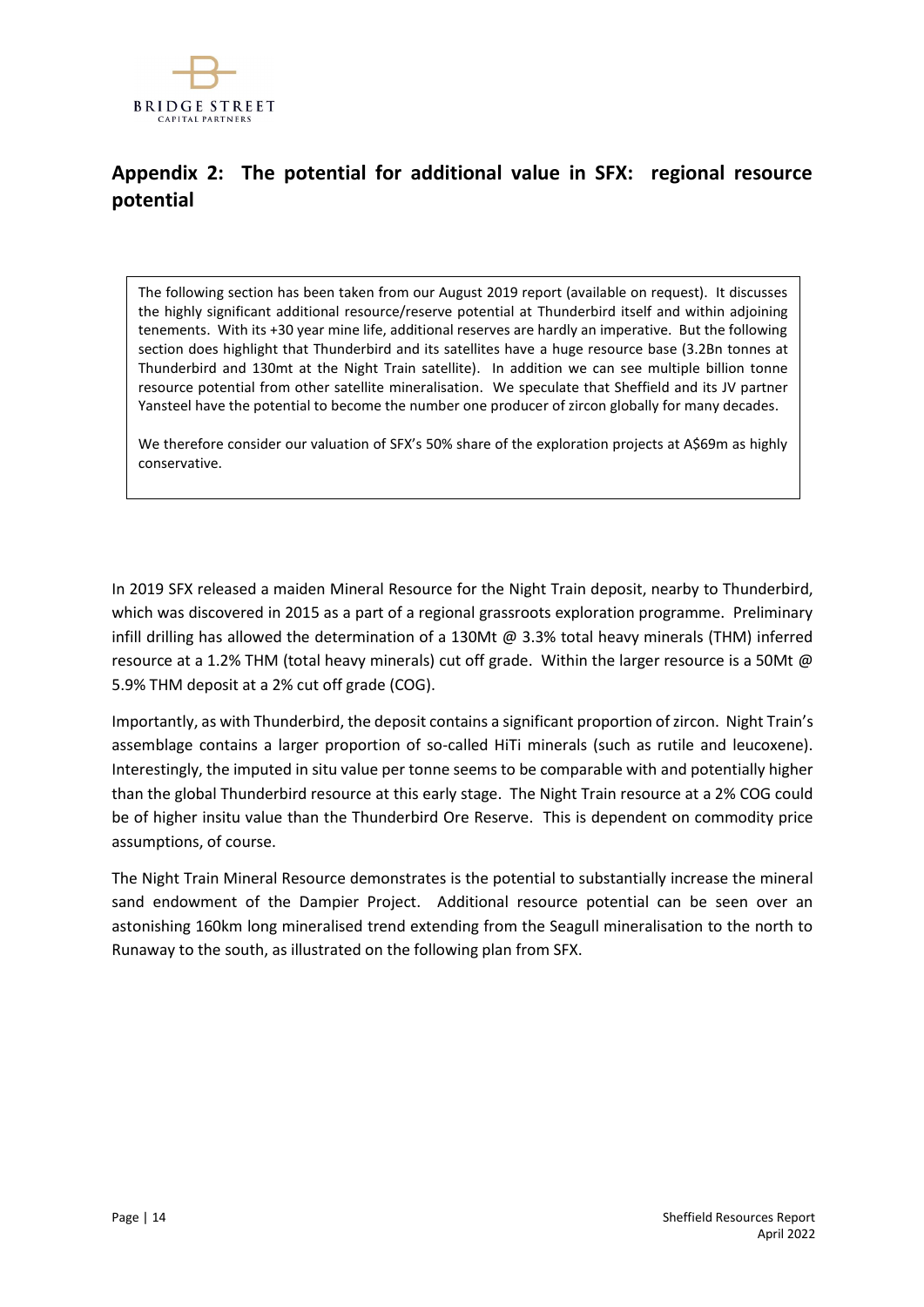



Source: SFX release "High grade maiden mineral resource at Night Train", 31 January 2019. Blocks annotated "A" and "B" have been added by BSCP and are referred to below

We believe there is significant additional resource potential within the Dampier Project tenements. SFX's January report discussed the opportunities in some detail. Regarding regional exploration potential, the company comments as follows:

*From its limited regional exploration efforts to date, the Company has discovered mineralisation at a variety of stratigraphic levels, including the Argo and Bohemia prospects which occur above the extensively mineralised Thunderbird stratigraphic position. The different mineralised levels are thought to represent potential stacked shoreline facies that accumulated during marine transgressions in the Cretaceous. This opens up the potential for multiple target horizons on which to focus future exploration programs*. (Source: SFX release "High grade maiden mineral resource at Night Train", 31 January 2019)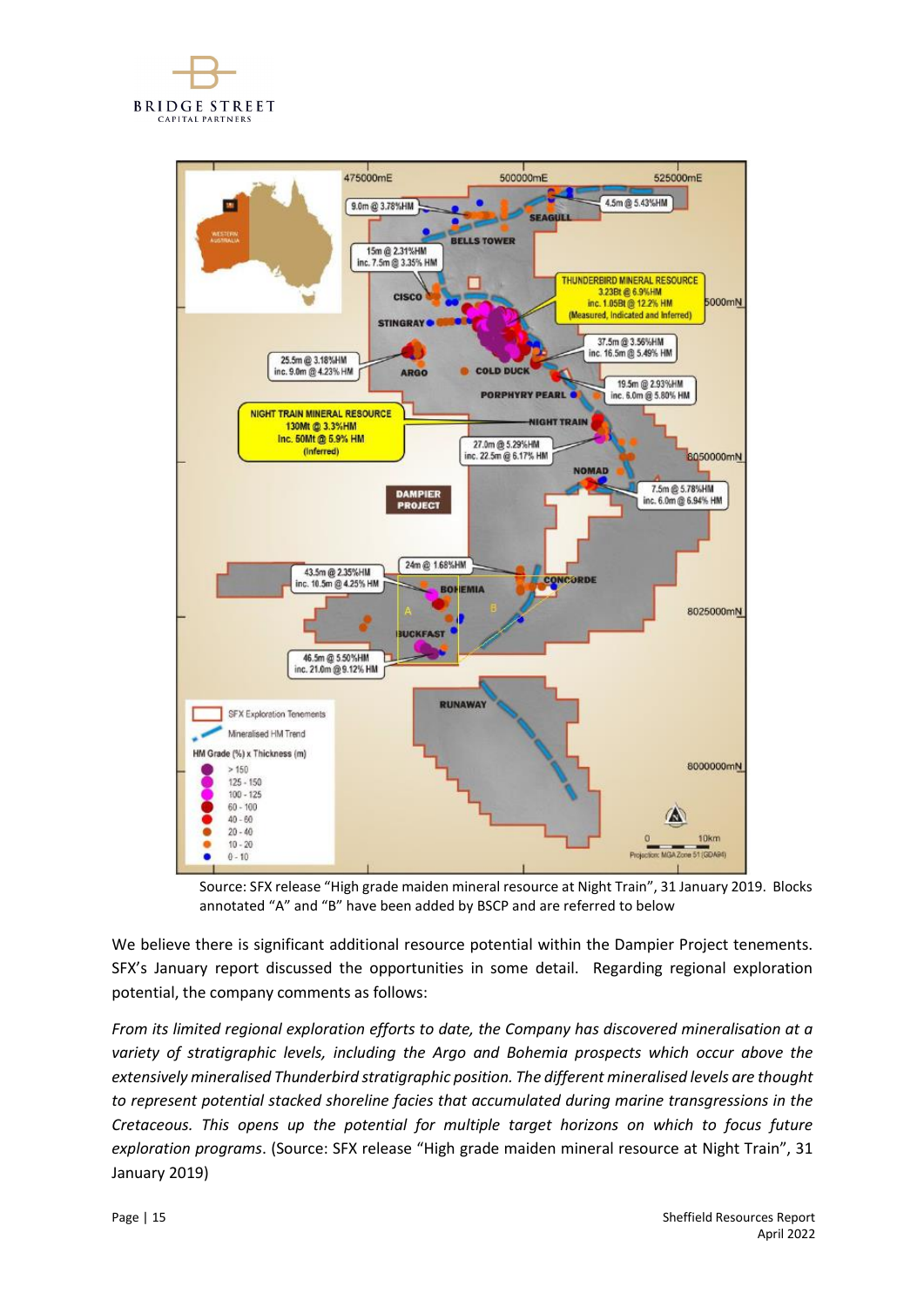

In our view the most obvious exploration targets include:

- **Extensions to the Thunderbird deposit**, down dip and along strike. The current Thunderbird deposit is immense, and already one of the largest (if not the largest) accumulations of zircon (with by-product ilmenite and other minerals) globally. It's possible that mineralisation at the Argo prospect, some 10km to the west of Thunderbird, is a down dip extension.
- **Extensions to Night Train.** Under the JORC code, SFX have been able to flag an exploration target of an additional 80-100Mt at 3 to 4% HM, representing extensions along strike and down dip. The deposit remains open in all directions. It's possible that there is some continuity between Night train and the Nomad mineralisation some 8km to the south. It's not hard to imagine that Night Train could become multiples of its current size.
- **Bohemia/Buckfast/Concorde.** Exploration in 2H18 was very successful in identifying future resource targets. As Iluka moved out of the Canning Basin a couple of years ago, SFX geologists slowly accumulated tenements in the south. New discoveries at Buckfast, Bohemia and Concorde were made with deeper drilling than previous explorers, and have been characterised by broad sheet-like geometries, thick (up to 51m) intersections, and mineral assemblages featuring high proportions of valuable heavy mineral (VHM) dominated by leucoxene, altered ilmenite and zircon. Grades of THM are lower than the deposits to the north (1 to 9% THM) but with low levels of iron oxide trash.

A limited number of holes completed thus far has the Bohemia and Concorde mineralisation very close to surface, with Concorde inferred to outcrop to the north. Buckfast, to the south, appears to be overlain by around 50 to 70 metres of cover. Is it possible that the three deposits actually link up? We have done some "back of the envelope" estimates of what could be present. It must be stressed that these numbers are our own, and are in no way JORC compliant nor sanctioned by SFX.

We have considered 2 scenarios:

- 1. Block A in the figure above, effectively projecting resource potential between Buckfast and Bohemia. Assuming say 25% of a block around 15km by 10km mineralised over a thickness of say 30m and a relative density of 1.8, a tonnage of over 2 billion tonnes could be projected.
- 2. Taking Block A and assuming that the mineralised zone extends to Concorde (Block B), and again assuming a 30m thickness of mineralisation, 25% mineralised, an additional 1.5 billion tonnes could be projected.

These are large numbers and demonstrate that it's entirely possible that another Thunderbird would fit into Blacks A and B. From the initial work it seems clear that the grades are not yet comparable to the high grade zone of Thunderbird; nor is the tenor of zircon as high. Furthermore, the titanium-bearing minerals are dominated by HiTi minerals (leucoxene and rutile) and the economic potential of both are uncertain. But grades above a THM of 2-2.5% with say 50% zircon and minimal trash are likely to be mineable grades, and with an elevated cut off grade perhaps comparable to Thunderbird.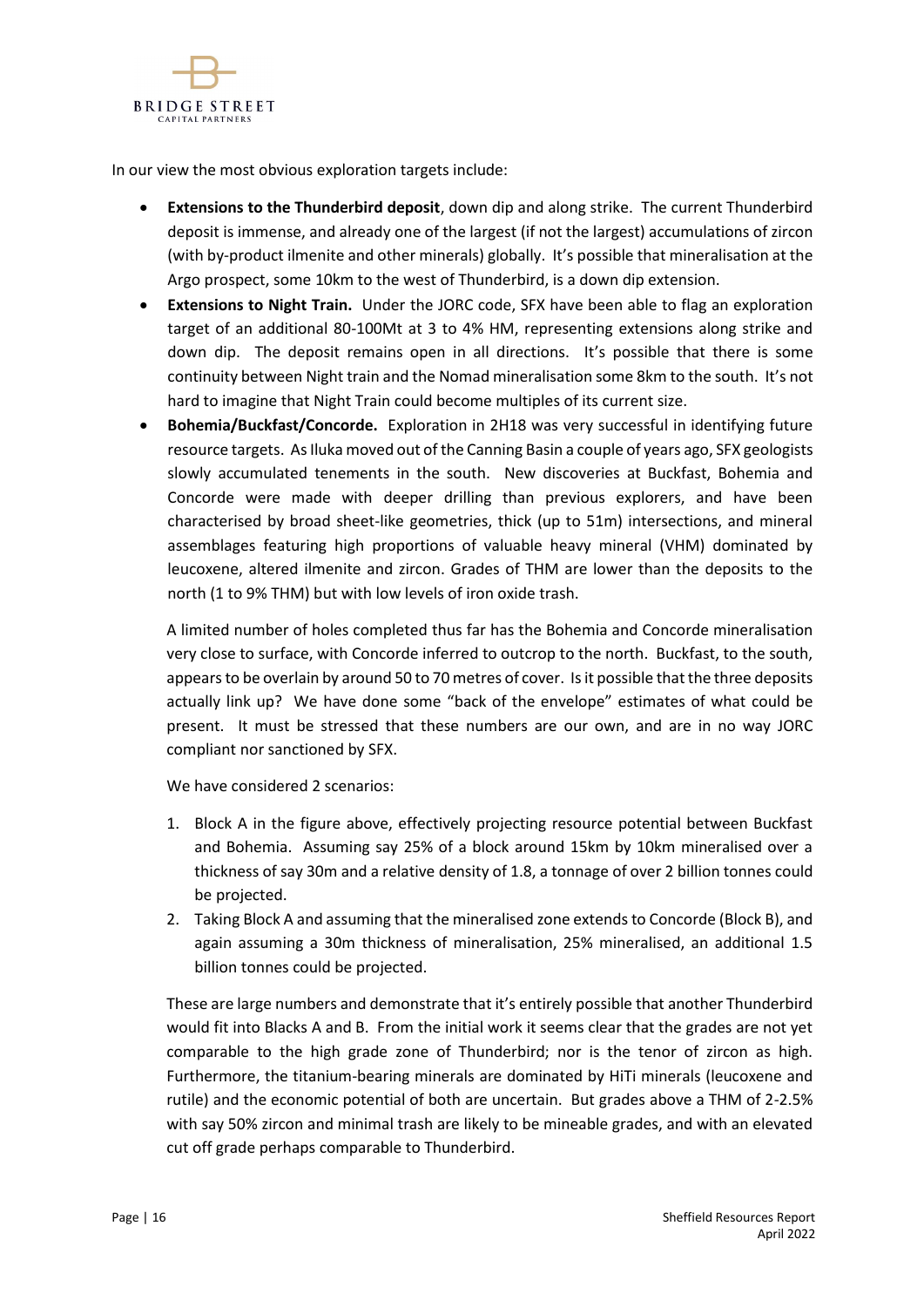

#### **Disclosures and disclaimers**

Bridge Street Capital Partners Pty Ltd is licensed to provide financial services in Australia; CAR AFSL 456663; Level 14, 234 George Street, Sydney NSW 2000

Bridge Street Capital Partners Pty Ltd is providing the financial service to you.

#### **General Advice Warning**

Please note that any advice given by Bridge Street Capital Partners Pty Ltd or its authorised representatives (BSCP) is GENERAL advice, as the information or advice given does not take into account your particular objectives, financial situation or needs. You should, before acting on the advice, consider the appropriateness of the advice, having regard to your objectives, financial situation and needs. If our advice relates to the acquisition, or possible acquisition, of a particular financial product you should read any relevant Prospectus, PDS or like instrument.

#### **Disclaimers**

BSCP provides this financial advice as an honest and reasonable opinion held at a point in time about an investment's risk profile and merit and the information is provided by BSCP in good faith. The views of the adviser(s) do not necessarily reflect the views of the AFS Licensee. BSCP has no obligation to update the opinion unless BSCP is currently contracted to provide such an updated opinion. BSCP does not warrant the accuracy of any information it sources from others. All statements as to future matters are not guaranteed to be accurate and any statements as to past performance do not represent future performance. Assessment of risk can be subjective. Portfolios of equity investments need to be well diversified and the risk appropriate for the investor. Equity investments, made by less experienced investors, in listed or unlisted companies yet to achieve a profit or with an equity value less than \$50 million should collectively be a small component of a balanced portfolio, with smaller individual investment sizes than otherwise. Investors are responsible for their own investment decisions, unless a contract stipulates otherwise. BSCP does not stand behind the capital value or performance of any investment. Subject to any terms implied by law and which cannot be excluded, BSCP shall not be liable for any errors, omissions, defects or misrepresentations in the information (including by reasons of negligence, negligent misstatement or otherwise) or for any loss or damage (whether direct or indirect) suffered by persons who use or rely on the information. If any law prohibits the exclusion of such liability, BSCP limits its liability to the resupply of the Information, provided that such limitation is permitted by law and is fair and reasonable.

### **Disclosures**

Dr Chris Baker, an authorised representative of BSCP, certifies that the advice in this report reflects his honest view of the company. He has 29 years investment experience in wholesale capital markets. He worked as a mining analyst for brokers BZW and UBS for 11 years and has a further 16 years' experience as a mining analyst and portfolio manager with Colonial First State and Caledonia Investments. He now provides independent financial advice on a part time basis. He may own securities in companies he recommends but will declare this when providing advice. He currently owns shares in SFX. He is remunerated by BSCP but is not paid a specific fee for providing this report. BSCP, its directors and consultants may own shares and options in SFX and may, from time to time, buy and sell the securities of SFX.

BSCP has earned fees from capital raisings undertaken by SFX. BSCP are Corporate Advisors to the company and receive fees from this company for services provided.

By downloading this report you acknowledge receipt of our Financial Services Guide, available on our web page [www.bridgestreetcapital.com.au.](http://www.bridgestreetcapital.com.au/)